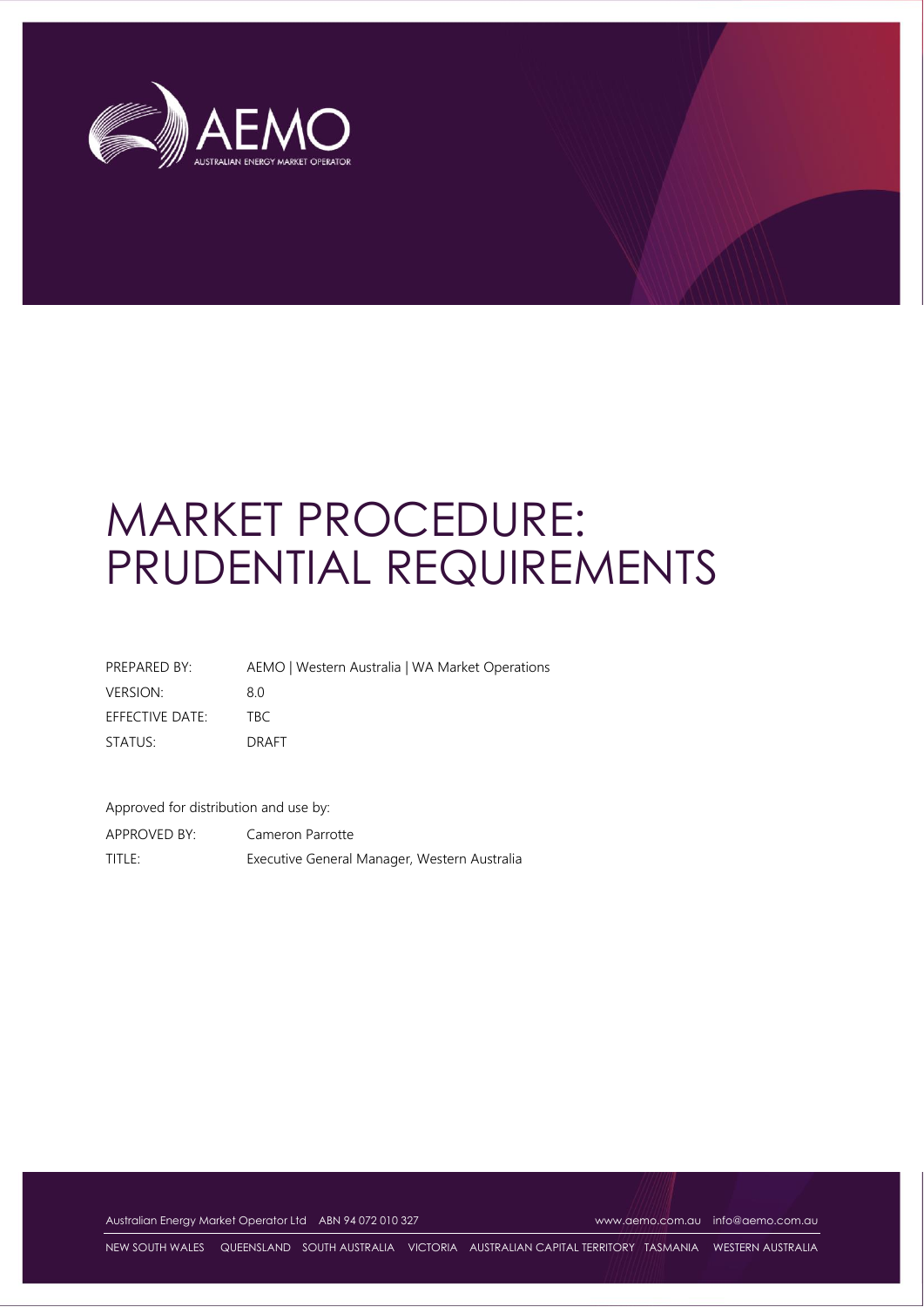

# **VERSION RELEASE HISTORY**

| Version | <b>Effective Date</b> | Summary of Changes                                                                                                                                                                                                                                                                                                                                               |  |
|---------|-----------------------|------------------------------------------------------------------------------------------------------------------------------------------------------------------------------------------------------------------------------------------------------------------------------------------------------------------------------------------------------------------|--|
| 1.0     | 12 September 2006     | Market Procedure for Prudential Requirements                                                                                                                                                                                                                                                                                                                     |  |
| 2.0     | 15 October 2008       | Amendments to Market Procedure resulting from PC_2008_08                                                                                                                                                                                                                                                                                                         |  |
| 3.0     | 1 May 2014            | Amendments to Market Procedure resulting from PC_2013_04                                                                                                                                                                                                                                                                                                         |  |
| 4.0     | 30 November 2015      | Changes resulting from the transfer of functions from the IMO to AEMO                                                                                                                                                                                                                                                                                            |  |
| 5.0     | 18 April 2017         | Changes resulting from the transfer of System Management functions to<br><b>AEMO</b>                                                                                                                                                                                                                                                                             |  |
| 6.0     | 27 June 2019          | Changes resulting from Procedure Change Proposal AEPC_2019_03<br>$\bullet$<br>related to the Rule Change Proposal RC_2017_06: Reduction of the<br>prudential exposure in the Reserve Capacity Mechanism<br>Changes to Credit Support arrangements to reflect Security Deposit<br>deeds and directions<br>Updates to reflect AEMO's new Market Procedure template |  |
| 7.0     | 9 December 2019       | Changes resulting from Procedure Change Proposal AEPC_2019_11. These<br>changes are an update to the calculation of the anticipated maximum<br>exposure for a Market Participant for which at least three full months of Non-<br>STEM settlement data is available                                                                                               |  |
| 8.0     | <b>TBC</b>            | Changes resulting from AEPC_2020_xx to improve the accuracy of the<br>calculation of a Market Participant's Outstanding Amount                                                                                                                                                                                                                                   |  |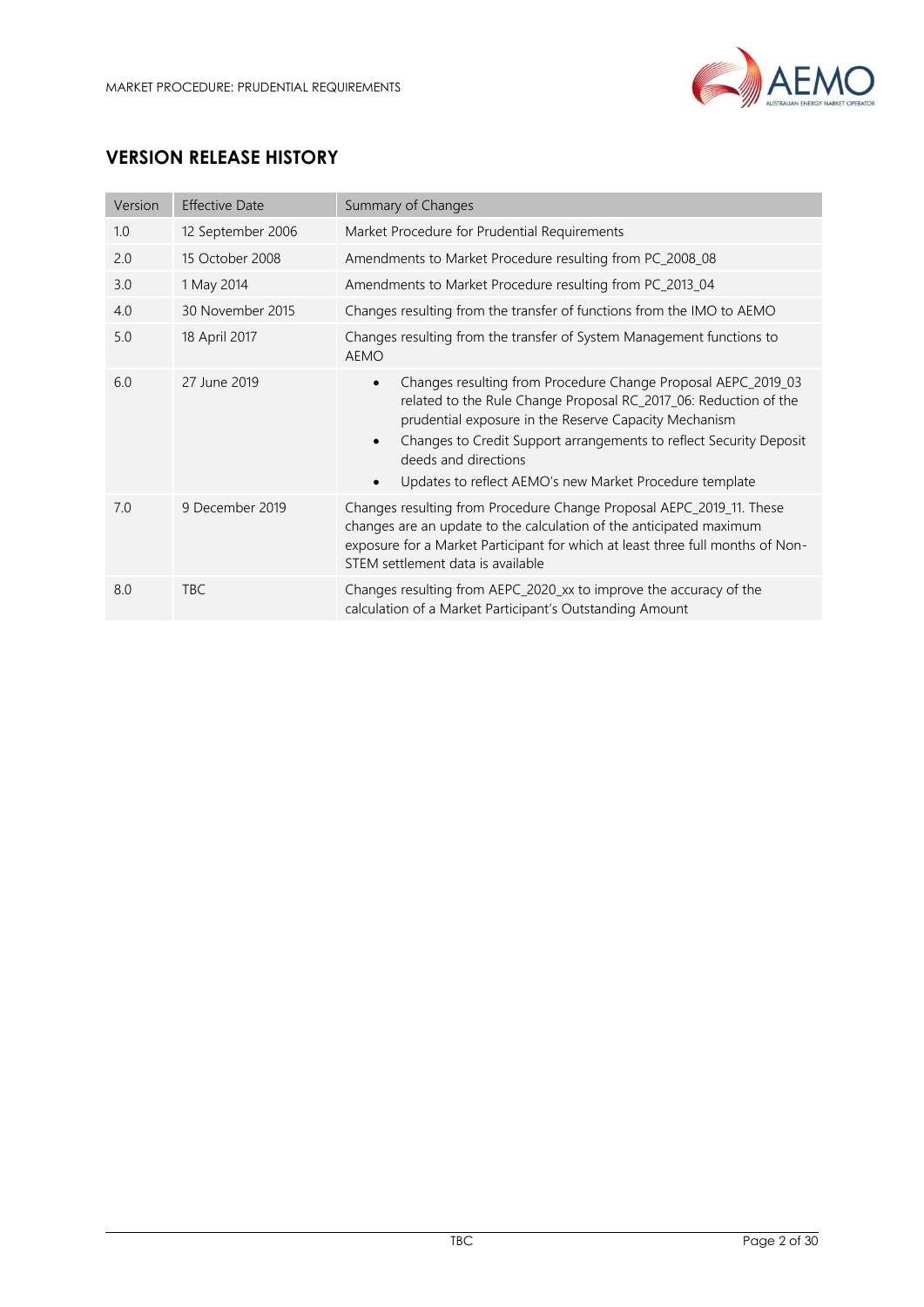

#### **CONTENTS**

| 1.<br>1.1.   | <b>INTRODUCTION</b><br>Purpose and scope                                                                                                                                        | 5<br>5              |
|--------------|---------------------------------------------------------------------------------------------------------------------------------------------------------------------------------|---------------------|
| 1.2.<br>1.3. | Definitions and Interpretation<br><b>Related Documents</b>                                                                                                                      | 5<br>$\overline{7}$ |
| 2.<br>2.1.   | CREDIT LIMITS [CLAUSE 2.37.4]<br>Credit Limit Determination                                                                                                                     | 8<br>8              |
| 2.2.         | Credit Limit Determination for a Market Participant for which At Least Three Full Months of Non-<br>STEM Settlement Data is Available                                           | 8                   |
| 2.3.         | Credit Limit Determination for a Market Participant for which Less Than Three Months of Non-<br>STEM Settlement Data is Available                                               | 10                  |
| 2.4.<br>2.5. | Credit Limit Determination for a Market Generator Adding One or More New Facilities<br>Credit Limit Determination for a Market Customer Adding One or More New End-Consumers or | 11                  |
|              | Loads                                                                                                                                                                           | 11                  |
| 2.6.<br>2.7. | Credit Limit Determination for a Market Participant Adding One or More New DSPs<br>Notifying a Market Participant of its Credit Limit                                           | 12<br>13            |
| 2.8.         | Changes in Circumstances Affecting a Market Participant's Credit Limit                                                                                                          | 13                  |
| 3.           | <b>CREDIT SUPPORT</b>                                                                                                                                                           | 15                  |
| 3.1.         | <b>Credit Support Delivery Process</b>                                                                                                                                          | 15                  |
| 3.2.         | Amount of Credit Support                                                                                                                                                        | 16                  |
| 3.3.         | Credit Support Effective Date                                                                                                                                                   | 16                  |
| 3.4.         | Maintaining Credit Support                                                                                                                                                      | 16                  |
| 3.5.         | Withdrawing Credit Support                                                                                                                                                      | 17                  |
| 3.6.         | <b>Credit Support Arrangements</b>                                                                                                                                              | 17                  |
| 3.7.         | Submitting Guarantees or Bank Undertakings                                                                                                                                      | 18                  |
| 3.8.         | <b>Submitting Security Deposits</b>                                                                                                                                             | 19                  |
| 3.9.         | AEMO's Process of Reviewing Credit Support Arrangements                                                                                                                         | 20                  |
| 3.10.        | Further Steps by AEMO with respect to Credit Support Arrangements                                                                                                               | 20                  |
| 3.11.        | Replacing a Credit Support Arrangement                                                                                                                                          | 21                  |
| 3.12.        | Holding Security Deposits and Associated Costs                                                                                                                                  | 21                  |
| 4.           | ACCEPTABLE CREDIT CRITERIA                                                                                                                                                      | 22                  |
| 4.1.         | Completing the Acceptable Credit Criteria Form                                                                                                                                  | 22                  |
| 4.2.         | Maintaining the List of Entities Meeting the Acceptable Credit Criteria                                                                                                         | 22                  |
| 5.           | PRUDENTIAL SECURITY                                                                                                                                                             | 23                  |
| 5.1.         | <b>Outstanding Amount</b>                                                                                                                                                       | 23                  |
| 5.2.         | Estimation Methodology for the Purposes of Determining the Outstanding Amount                                                                                                   | 25                  |
| 5.3.         | Voluntary Prepayment                                                                                                                                                            | 27                  |
| 5.4.         | <b>Trading Margin</b>                                                                                                                                                           | 27                  |
| 5.5.         | Margin Call                                                                                                                                                                     | 27                  |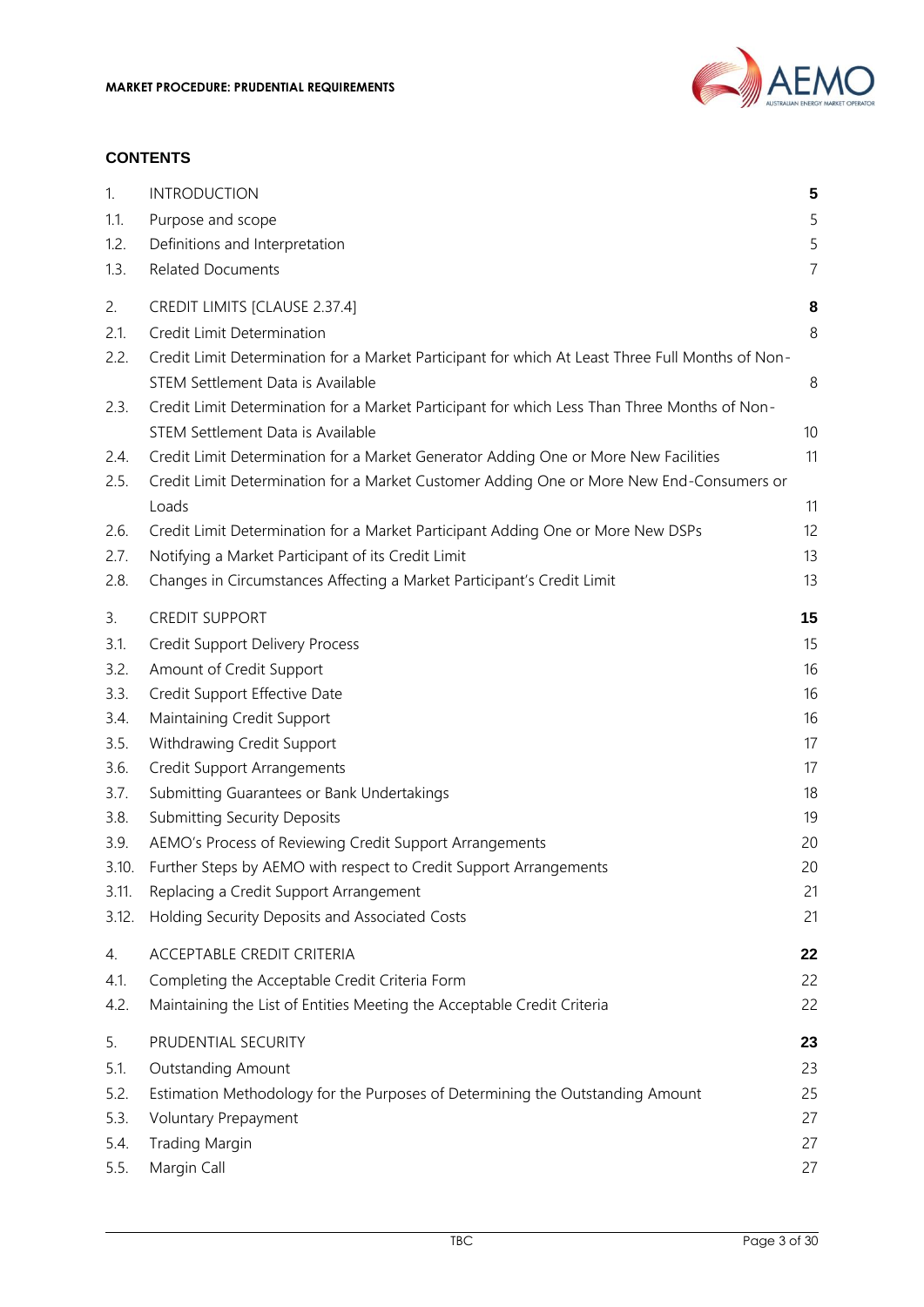

5.6. [Prudential Risk Report](#page-27-0) 28 APPENDIX A. [FACTORS TO BE TAKEN INTO ACCOUNT IN DETERMINING THE EXPECTED](#page-28-0) VALUE OF

[A TRANSACTION \[CLAUSE 2.41.5\]](#page-28-0) **29**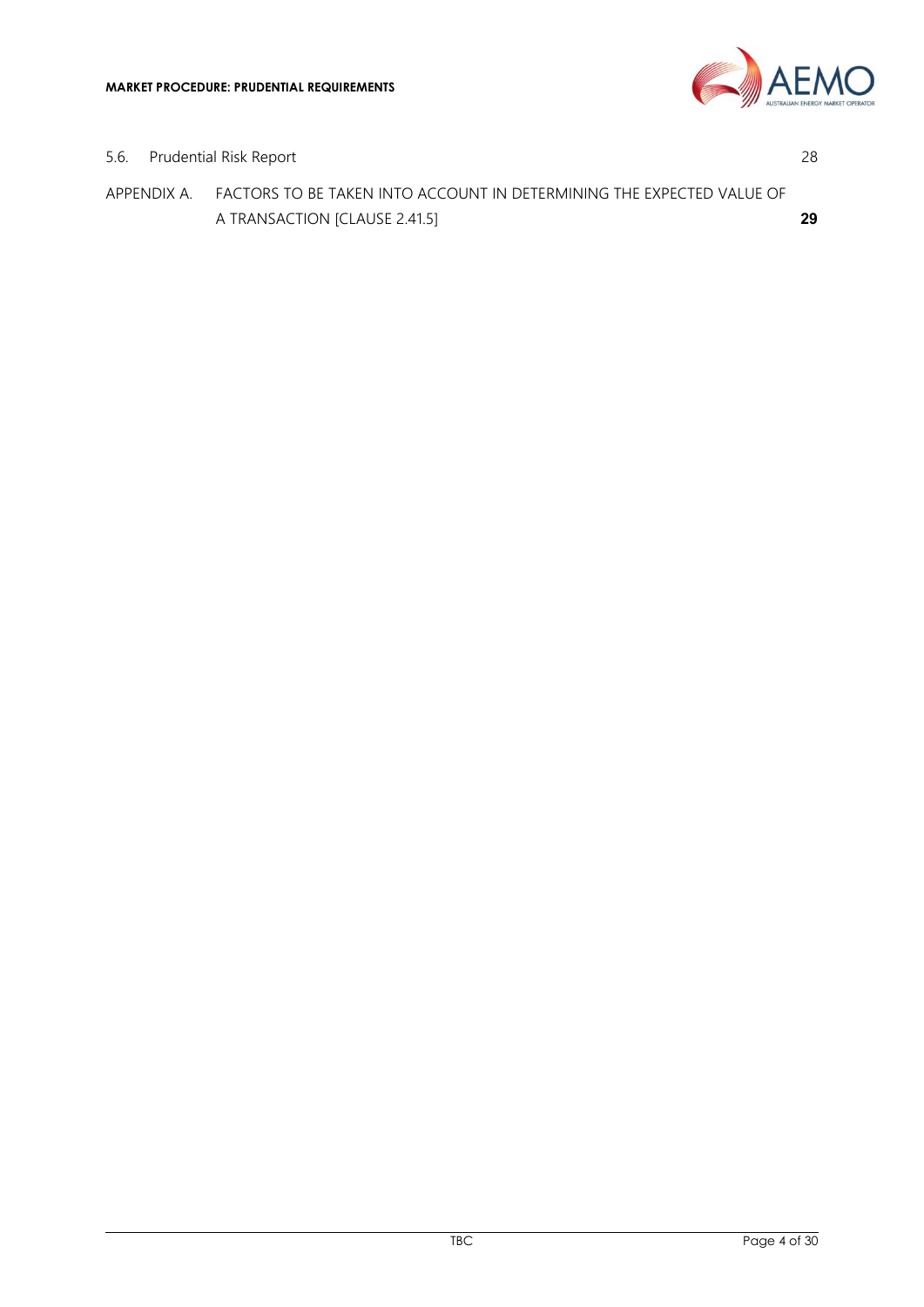

#### <span id="page-4-0"></span>**1. INTRODUCTION**

#### <span id="page-4-1"></span>**1.1. Purpose and scope**

- 1.1.1. This is the Market Procedure: Prudential Requirements (Procedure) made in accordance with AEMO's functions under clause 2.1A.2(h) of the Wholesale Electricity Market Rules (WEM Rules). This Procedure is also made under clause 2.43.1 of the WEM Rules.
- 1.1.2. This Procedure has effect only for the purposes set out in the WEM Rules and the WEM Rules prevail over this Procedure to the extent of any inconsistency.
- 1.1.3. The purpose of this Procedure is to outline:
	- (a) how AEMO will determine Credit Limits;
	- (b) the arrangements for Credit Support, including:
		- (i) the form of acceptable guarantees and bank undertakings;
		- (ii) where and how AEMO will hold cash deposits and how the costs and fees of holding cash deposits will be met; and
		- (iii) the application of monies drawn upon from Credit Support in respect of amounts owed by the relevant Market Participant to AEMO;
	- (c) how AEMO will assess persons against the Acceptable Credit Criteria;
	- (d) how AEMO will calculate Trading Margins;
	- (e) how AEMO will issue Margin Calls;
	- (f) the factors to be taken into account to determine the expected value of transactions; and
	- (g) other matters relating to Credit Limits, Credit Support, Trading Limits, the Outstanding Amount, Trading Margins and Margin Calls under sections 2.37 to 2.42 of the WEM Rules.
- 1.1.4. In this Procedure, where obligations are conferred on a Rule Participant, that Rule Participant must comply with the relevant obligations in accordance with clauses 2.9.7, 2.9.7A, 2.9.7B, 2.9.7C and 2.9.8 of the WEM Rules, as applicable.
- 1.1.5. Reference to particular WEM Rules within the Procedure in bold and square brackets **[clause XX]** are included for convenience only and are not part of this Procedure.

#### <span id="page-4-2"></span>**1.2. Definitions and Interpretation**

1.2.1. Terms defined in the WEM Rules have the same meanings in this Procedure, unless otherwise specified in this clause. The words, phrases and abbreviations in Table 1 have the meanings set out opposite them when used in this Procedure.

Table 1 Defined terms

| Term                         | Definition                                                                                                                                                                                                                                                                                        |
|------------------------------|---------------------------------------------------------------------------------------------------------------------------------------------------------------------------------------------------------------------------------------------------------------------------------------------------|
| Ancillary Service Settlement | The process of calculating a Rule Participant's net settlement amount for all<br>transactions and amounts pertaining to their Ancillary Service settlement<br>amount in accordance with section 9.9 of the WEM Rules and reflected in<br>the Non-STEM Settlement Statement for the Trading Month. |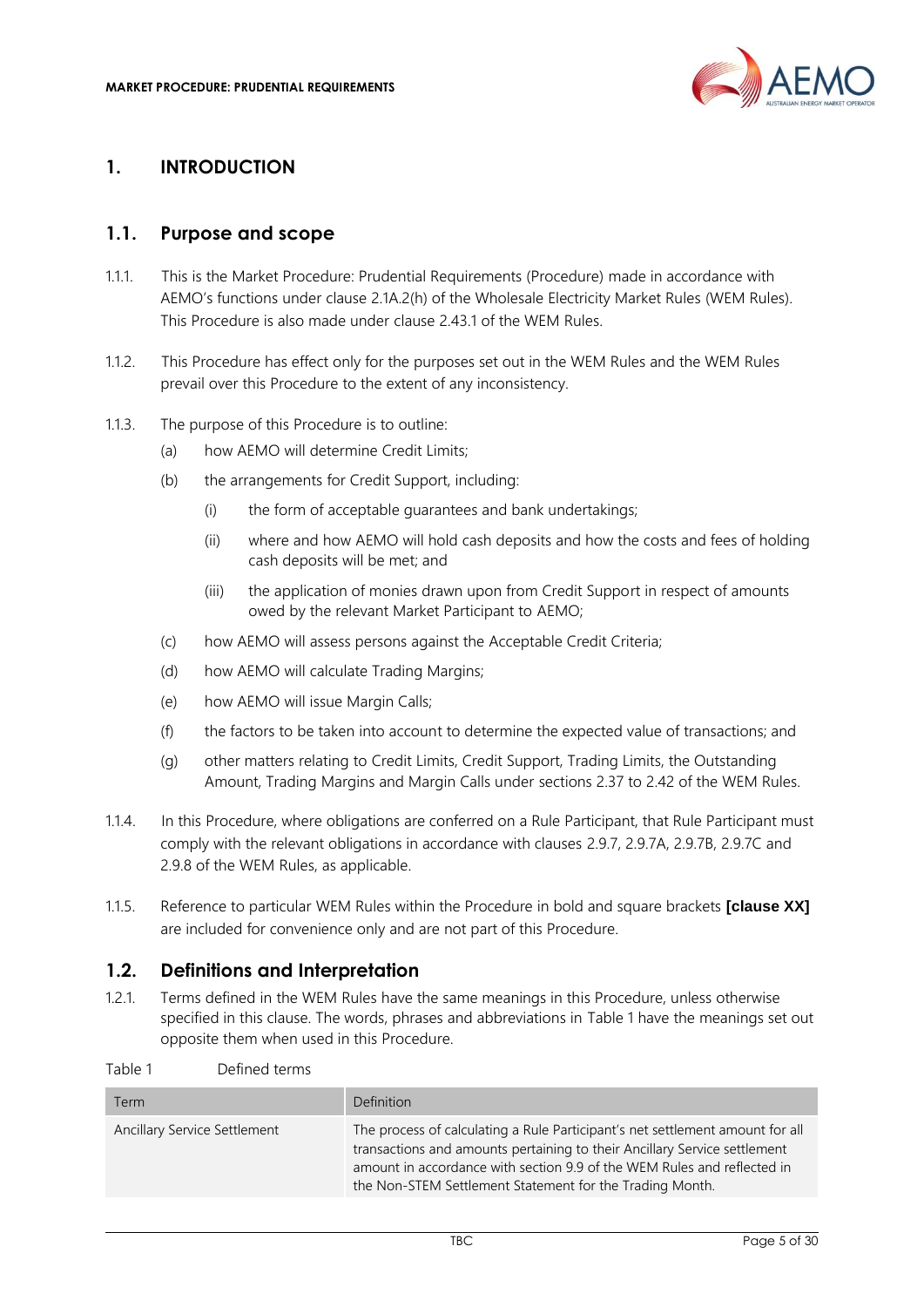#### **MARKET PROCEDURE: PRUDENTIAL REQUIREMENTS**



| Term                                                  | Definition                                                                                                                                                                                                                                                                                                                                                                                                                                                   |
|-------------------------------------------------------|--------------------------------------------------------------------------------------------------------------------------------------------------------------------------------------------------------------------------------------------------------------------------------------------------------------------------------------------------------------------------------------------------------------------------------------------------------------|
|                                                       |                                                                                                                                                                                                                                                                                                                                                                                                                                                              |
| Credit Support Effective Date                         | For a Market Participant, the date determined by AEMO by which the<br>Market Participant's Credit Support must become duly effective.                                                                                                                                                                                                                                                                                                                        |
| Due Date                                              | The date specified by AEMO in respect of a step in this Market Procedure.                                                                                                                                                                                                                                                                                                                                                                                    |
| Market Participant Fee Settlement                     | The process of calculating a Rule Participant's net settlement amount for all<br>transactions and amounts pertaining to its fees associated with the services<br>provided by AEMO (including in its capacity as System Management), and<br>the Economic Regulation Authority as described in section 2.24 of the WEM<br>Rules, in accordance with section 9.13 of the WEM Rules and reflected in the<br>Non-STEM Settlement Statement for the Trading Month. |
| Non-Short Term Energy Market<br>(Non-STEM) Settlement | The process of calculating a Rule Participant's net settlement amount for all<br>transactions and amounts, other than those pertaining to the STEM, in<br>accordance with section 9.14 of the WEM Rules.                                                                                                                                                                                                                                                     |
| <b>Outage Compensation Settlement</b>                 | The process of calculating a Rule Participant's net settlement amount for all<br>transactions and amounts pertaining to its Outage compensation<br>settlement amount in accordance with section 9.10 of the WEM Rules, which<br>is reflected in the Non-STEM Settlement Statement for the Trading Month.                                                                                                                                                     |
| <b>Reconciliation Settlement</b>                      | The process of calculating a Rule Participant's net settlement amount for all<br>transactions and amounts pertaining to their reconciliation settlement<br>amount in accordance with section 9.11 of the WEM Rules, which is reflected<br>in the Non-STEM Settlement Statement for the Trading Month.                                                                                                                                                        |
| Reserve Capacity Settlement                           | The process of calculating a Rule Participant's net settlement amount for all<br>transactions and amounts pertaining to their Reserve Capacity settlement<br>amount in accordance with section 9.7 of the WEM Rules, which is reflected<br>in the Non-STEM Settlement Statement for the Trading Month.                                                                                                                                                       |
| <b>STEM Settlement</b>                                | The process of calculating a Rule Participant's net settlement amount for all<br>transactions and amounts pertaining to their STEM settlement amount in<br>accordance with section 9.6 of the WEM Rules, which is reflected in the<br>STEM Settlement Statement for the Trading Week.                                                                                                                                                                        |
| <b>Treasury Corporation</b>                           | A central borrowing authority of an Australian State or Territory, of which<br>authority has been established by an Act of Parliament of that State or<br>Territory.                                                                                                                                                                                                                                                                                         |
| Wholesale Electricity Market System<br>(WEMS)         | AEMO's IT interface used to administer, operate and settle the Wholesale<br>Electricity Market (WEM).                                                                                                                                                                                                                                                                                                                                                        |

- 1.2.2. The following principles of interpretation apply to this Procedure, unless otherwise expressly indicated:
	- a) references to time are references to Australian Western Standard Time;
	- b) terms that are capitalised, but not defined in this Procedure, have the meaning given in the WEM Rules;
	- c) to the extent that this Procedure is inconsistent with the WEM Rules, the WEM Rules prevail to the extent of the inconsistency;
	- d) a reference to the WEM Rules or Market Procedures includes any associated forms required or contemplated by the WEM Rules or Market Procedures;
	- e) words expressed in the singular include the plural and vice versa; and
	- f) conventions specified in sections 1.3 to 1.5 of the WEM Rules apply.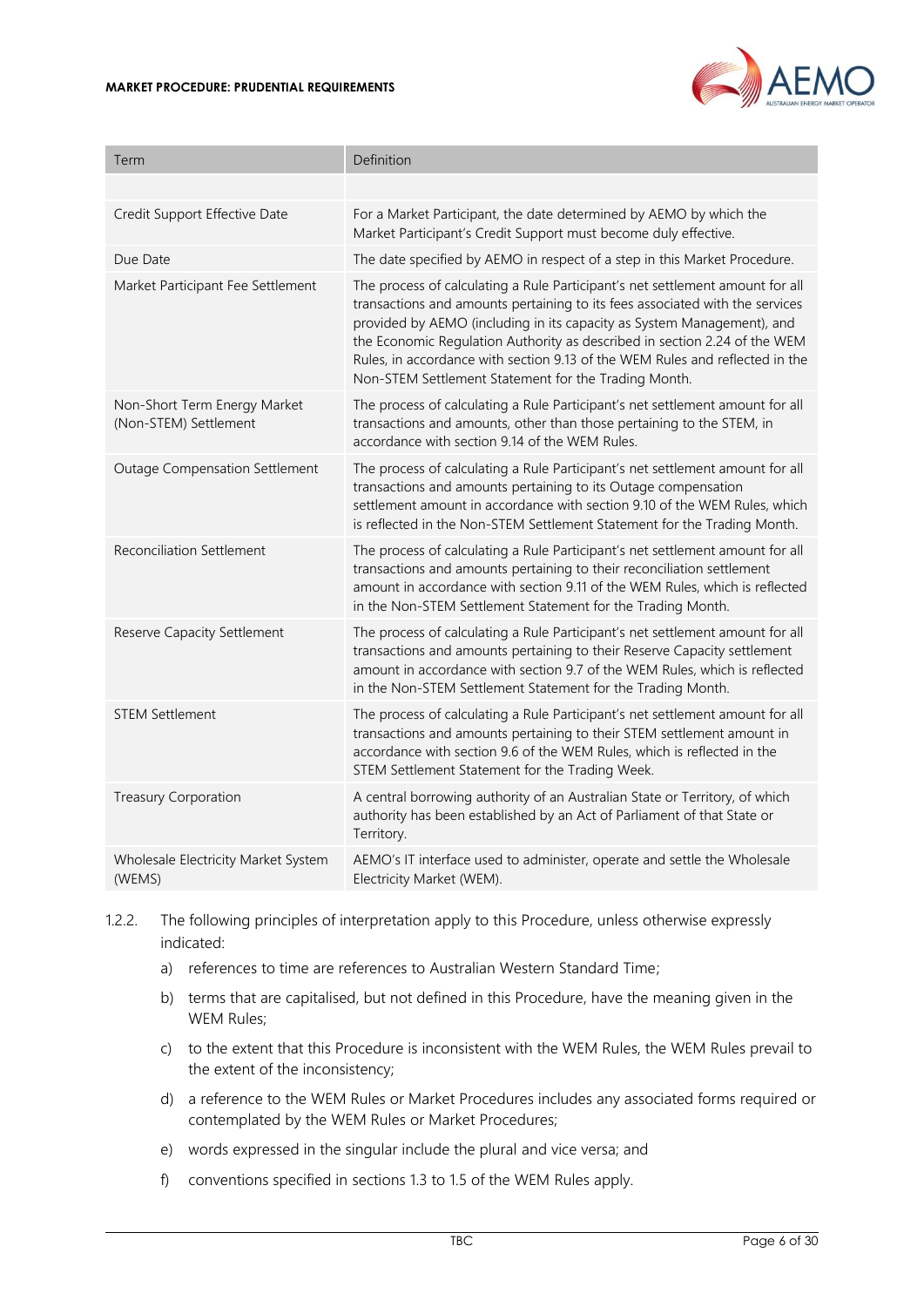

- 1.2.3. The appendices contained within this Procedure form part of the Procedure and are legally enforceable.
- 1.2.4. AEMO may, in its absolute discretion, amend and publish on the Market Web Site, any market documents and user guides listed in step [1.3.1.](#page-6-1)
- 1.2.5. A Market Participant, wishing to use any market document listed in step [1.3.1,](#page-6-1) must ensure that it downloads the current version from the Market Web Site.
- 1.2.6. If AEMO amends and publishes a market document listed in step [1.3.1,](#page-6-1) prior to a Market Participant's provision of Credit Support under this Procedure, AEMO must apply the amended and published version of that market document to assess compliance of the Credit Support.

#### <span id="page-6-0"></span>**1.3. Related Documents**

- <span id="page-6-1"></span>1.3.1. The following Market Procedures, market documents and user guides (available on the Market Web Site<sup>1</sup>) provide background information to this Procedure:
	- (a) Market Procedure: Rule Participant Registration and Deregistration;
	- (b) Market Procedure: Settlement;
	- (c) Market Procedure: Reserve Capacity Security;
	- (d) Market Procedure: Notices and Communications;
	- (e) Market Procedure: Information Confidentiality;
	- (f) Proforma deeds for:
		- (i) Bank undertaking for Credit Support;
		- (ii) Guarantee for Credit Support;
		- (iii) Security Deposit for Credit Support;
		- (iv) Security Deposit for Credit Support (provided by third party); and
		- (v) Voluntary prepayments;
	- (g) Change of contact details form;
	- (h) Contact details of guarantee/bank undertakings form;
	- (i) Security Deposit instructions;
	- (j) Acceptable Credit Criteria form;
	- (k) List of entities meeting the Acceptable Credit Criteria;
	- (l) WEMS MPI User Guide; and
	- (m) WEM Metering, Settlement and Prudential Calculations.

<sup>&</sup>lt;sup>1</sup> Available at [http://aemo.com.au/Electricity/Wholesale-Electricity-Market-WEM/Procedures.](http://aemo.com.au/Electricity/Wholesale-Electricity-Market-WEM/Procedures)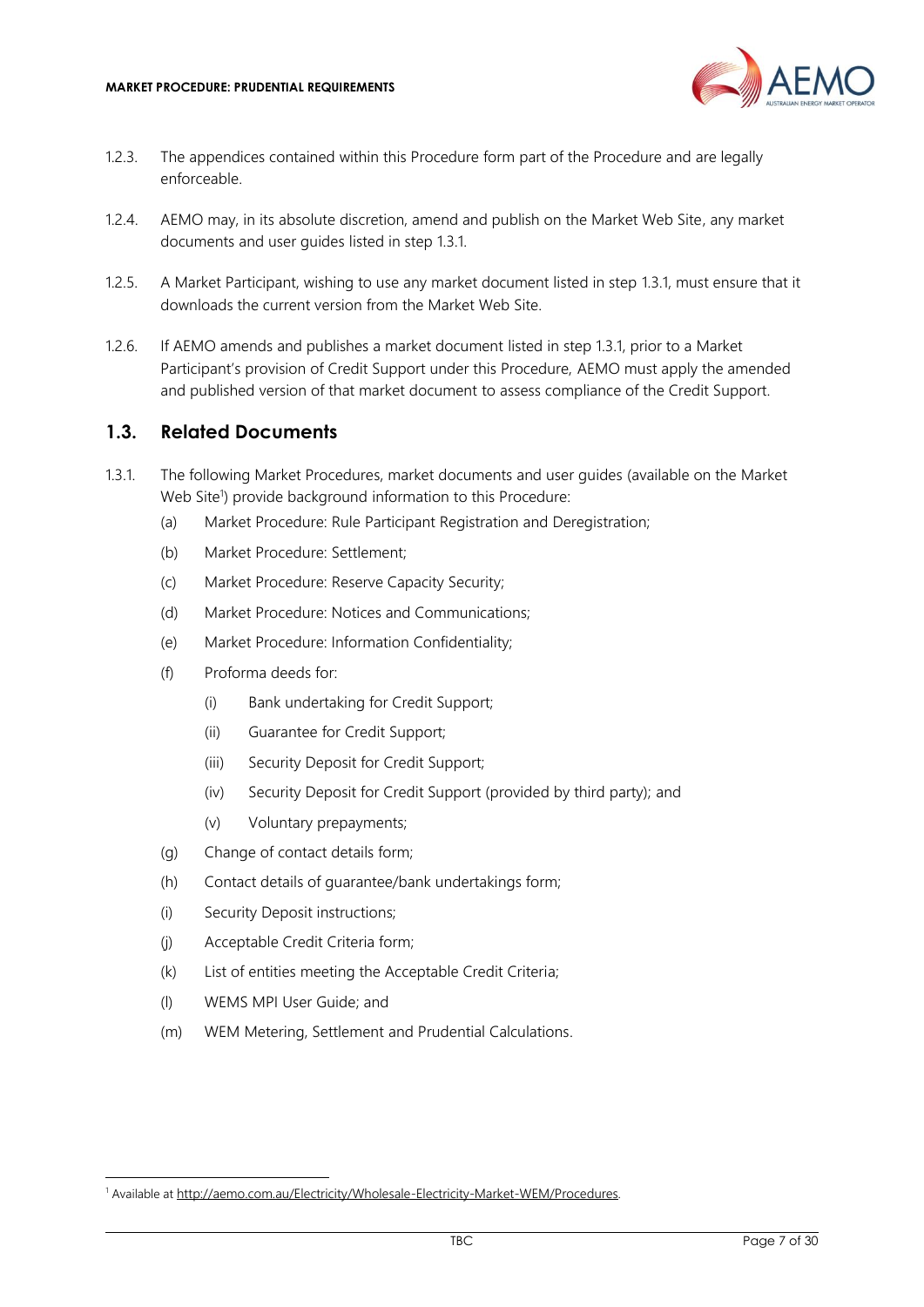

### <span id="page-7-0"></span>**2. CREDIT LIMITS [CLAUSE 2.37.4]**

#### <span id="page-7-1"></span>**2.1. Credit Limit Determination**

- <span id="page-7-4"></span>2.1.1. When determining, reviewing and revising a Market Participant's Credit Limit in accordance with clauses 2.37.2 and 2.37.3 of the WEM Rules, AEMO must take into account the principles laid out in clause 2.37.4 [clause 2.37.1].
- 2.1.2. AEMO must apply clause 2.37.4 of the WEM Rules as follows:
	- (a) For a Market Participant for which at least three full months of data from the Non-STEM Settlement process is available, AEMO must determine a Credit Limit in accordance with step [2.2.](#page-7-2)
	- (b) For a Market Participant for which less than three full months of data from the Non-STEM Settlement process is available, AEMO must determine an initial Credit Limit in accordance with step [2.3.](#page-9-0)

## <span id="page-7-2"></span>**2.2. Credit Limit Determination for a Market Participant for which At Least Three Full Months of Non-STEM Settlement Data is Available**

- 2.2.1. When reviewing or revising a Market Participant's Credit Limit in accordance with clauses 2.37.2 or 2.37.3 of the WEM Rules, AEMO must determine the Credit Limit as the sum of the anticipated maximum exposure (AME) determined in step [2.2.2](#page-7-3) and any amount determined in step [2.2.3.](#page-8-0)
- <span id="page-7-3"></span>2.2.2. AEMO must determine a Market Participant's AME using up to 24 months of available STEM Settlement and Non-STEM Settlement data from the period preceding the date on which the Credit Limit is determined, in the order listed below:
	- (a) For each invoiced Trading Month for Non-STEM Settlement Statements, AEMO must calculate the Trading Day Non-STEM Settlement exposure for each Trading Day of the Trading Month for the Market Participant. This Trading Day Non-STEM Settlement exposure is calculated as:

$$
\left\{\frac{RCSA(p,m)+ASSA(p,m)+COCSA(p,m)+RSA(p,m)+MPFSA(p,m)}{n}+\sum_{t=1}^{48}BSA(p,d,t)\right\}
$$

where:

 $RCSA(p, m)$  is the Reserve Capacity Settlement amount for Market Participant p for Trading Month m calculated in accordance with clause 9.7.1 of the WEM Rules and the Market Procedure: Settlement;

 $ASSA(p, m)$  is the Ancillary Service Settlement amount for Market Participant p for Trading Month m calculated in accordance with clause 9.9.1 of the WEM Rules and the Market Procedure: Settlement;

 $COCSA(p, m)$  is the Outage Compensation Settlement amount for Market Participant p for Trading Month m calculated in accordance with clause 9.10.1 of the WEM Rules and the Market Procedure: Settlement;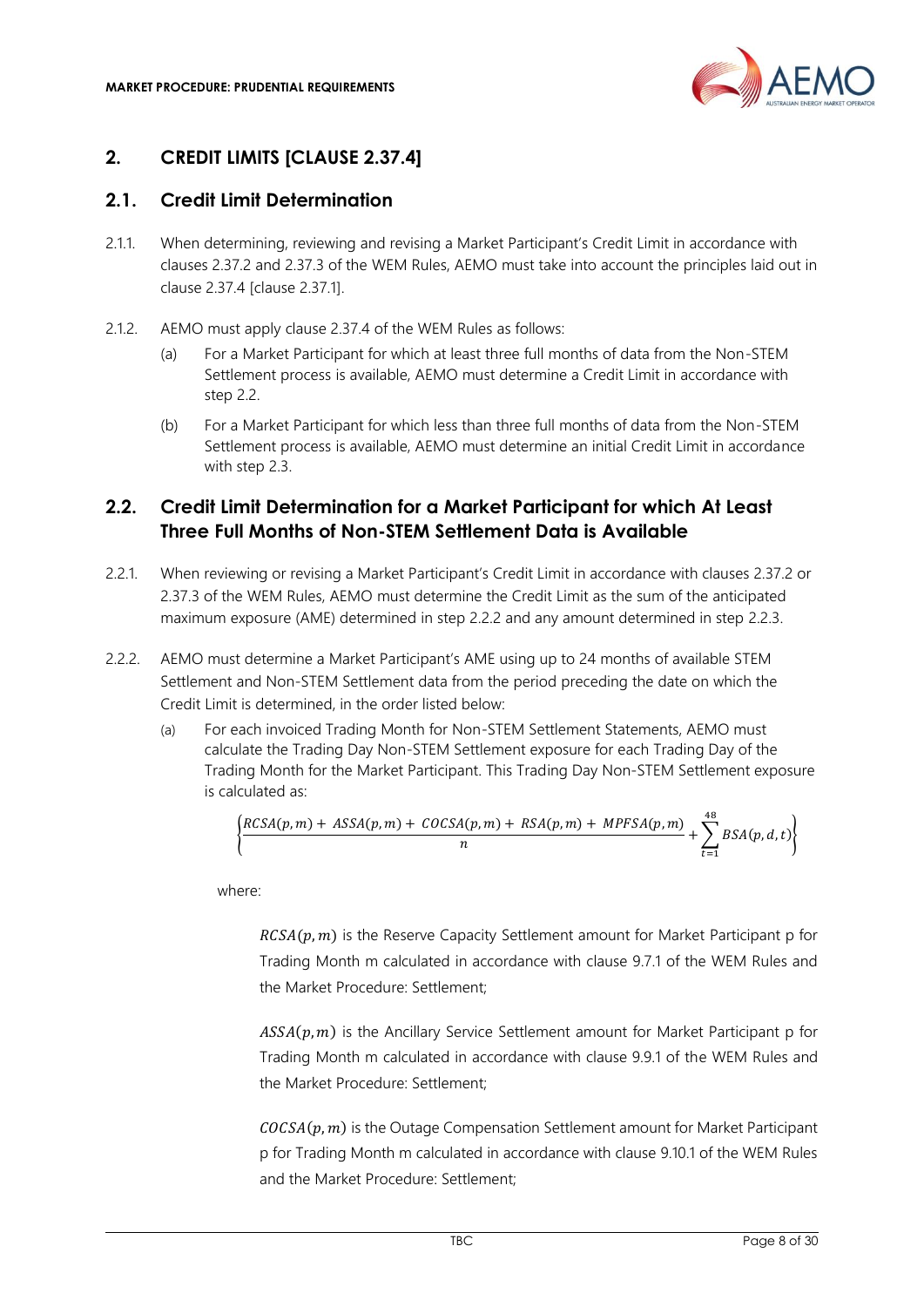

 $RSA(p, m)$  is the Reconciliation Settlement amount for Market Participant p for Trading Month m calculated in accordance with clause 9.11.1 of the WEM Rules and the Market Procedure: Settlement;

 $MPFSA(p, m)$  is the applicable Market Participant Fee Settlement amount for Market Participant p for Trading Month m calculated in accordance with clause 9.13.1 of the WEM Rules and the Market Procedure: Settlement;

 $\sum_{t=1}^{48} BSA(p, d, t)$  is the sum of the Balancing Settlement amounts for Market Participant p for all Trading Intervals t of Trading Day d calculated in accordance with clause 9.8.1 of the WEM Rules and the Market Procedure: Settlement; and

 $n$  is the number of Trading Days in Trading Month m.

- (b) Using the Trading Day Non-STEM Settlement exposure, AEMO must calculate the total running 70-day exposure, for all consecutive 70-day periods from the last day of the most recently settled Trading Month up to a maximum of 24 months prior to the time of calculation.
- (c) AEMO must determine the highest running 70-day exposure as the Market Participant's maximum exposure in the Non-STEM Settlement process.
- (d) If the Market Participant participated in the STEM over that period, AEMO must also calculate the Trading Day STEM exposure for the Market Participant. This is calculated as:

$$
\Big\{\!\frac{STEMSA(p,w)}{m}\!\Big\}
$$

where:

 $STEMSA(p, w)$  is the STEM Settlement amount for Market Participant p for Trading Week w calculated in accordance with clause 9.6.1 of the WEM Rules and the Market Procedure: Settlement; and

 $m$  is the number of Trading Days in Trading Week w.

- (e) Using the Trading Day STEM exposure, AEMO must calculate the total running 15-day exposure, for all consecutive 15-day periods from the last day of the most recently settled Trading Week up to a maximum of 24 months prior to the time of calculation.
- (f) AEMO must determine the highest running 15-day exposure as the Market Participant's maximum exposure in the STEM Settlement process.
- (g) The AME is the sum of the 70-day maximum Non-STEM Settlement exposure and 15-day maximum STEM Settlement exposure.
- <span id="page-8-0"></span>2.2.3. In addition to the amount determined in step [2.2.2,](#page-7-3) AEMO may, in its absolute discretion, decide to apply an amount determined in accordance with:
	- (a) clause 2.37.5(k) of the WEM Rules, which outlines that AEMO may take into account any other factor (in addition to those listed in clause 2.37.5(a) to (j) of the WEM Rules), it considers relevant in determining the Market Participant's Credit Limit; or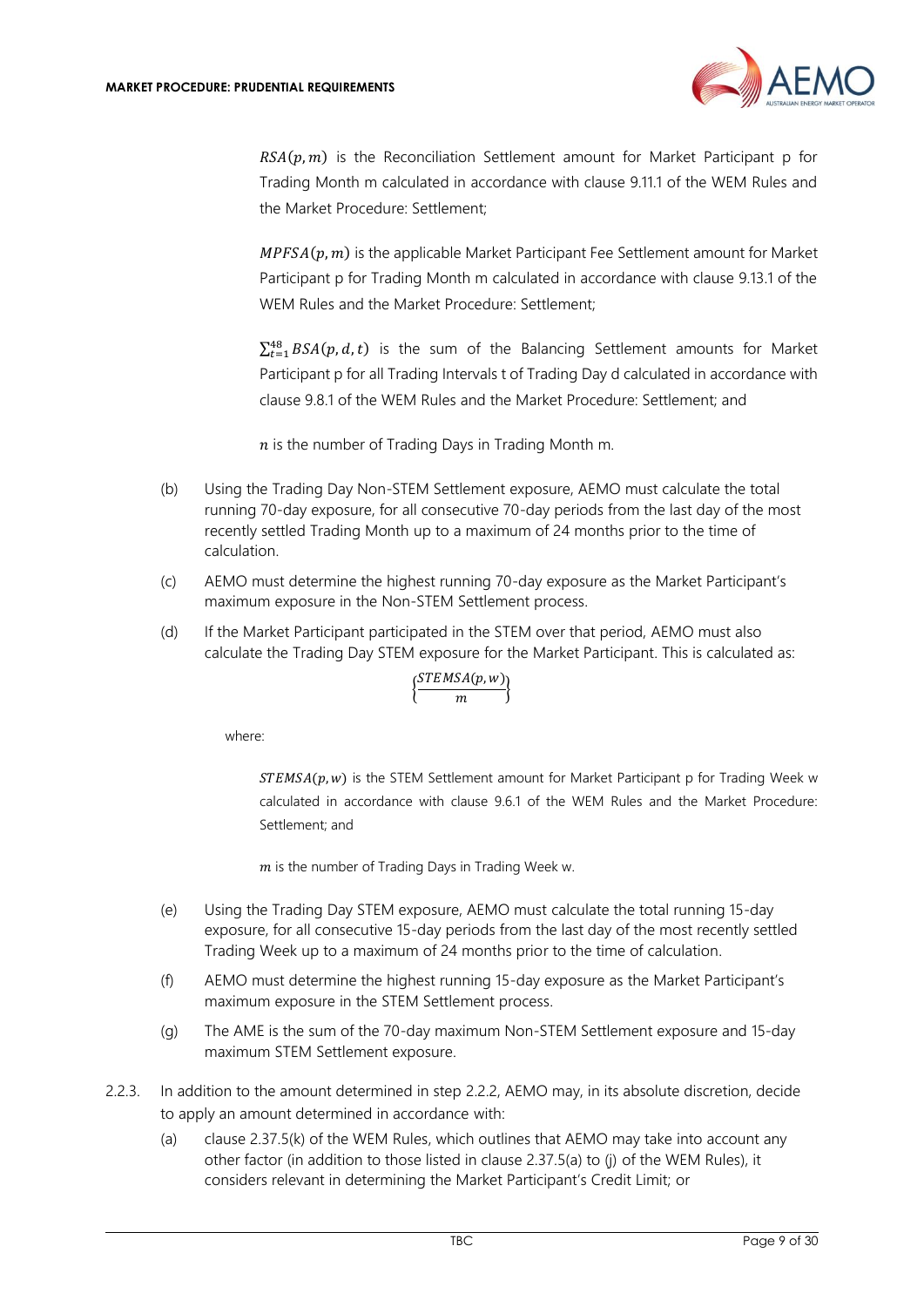

(b) clause 2.37.6 of the WEM Rules which outlines that, in determining a Market Participant's Credit Limited under clause 2.37.4 of the WEM Rules, AEMO may, to the extent it considers relevant, take into account a minimum amount that it considers would adequately protect the WEM if a Suspension Event were to occur in relation to that Market Participant.

#### <span id="page-9-0"></span>**2.3. Credit Limit Determination for a Market Participant for which Less Than Three Months of Non-STEM Settlement Data is Available**

- 2.3.1. For a Market Participant for which less than three full months of Non-STEM Settlement data, or no data<sup>2</sup>, is available, AEMO must determine an initial Credit Limit for that Market Participant in accordance with step [2.3.2.](#page-9-1)
- <span id="page-9-1"></span>2.3.2. AEMO must determine the type of Market Participant in accordance with Table 2 and set the Market Participant's initial Credit Limit as the sum of:
	- (a) the amount determined under steps [2.4,](#page-10-0) [2.5](#page-10-1) or [2.6](#page-11-0) as applicable; and
	- (b) any amount that AEMO may in its absolute discretion, decide to apply in accordance with:
		- (i) clause 2.37.5(k) of the WEM Rules which outlines that AEMO may take into account any other factor (in addition to those listed in clause 2.37.5(a) to (j)), it considers relevant in determining the Market Participant's Credit Limit; or
		- (ii) clause 2.37.6 of the WEM Rules which outlines that, in determining a Market Participant's Credit Limited under clause 2.37.4, AEMO may, to the extent it considers relevant, take into account a minimum amount that it considers will adequately protect the WEM if a Suspension Event were to occur in relation to that Market Participant.

| Table 2 | Applicable section by Market Participant type |
|---------|-----------------------------------------------|
|         |                                               |

|     | Type of Market Participant                                                                                                                         | Sections in this Procedure                                                                                                                             |
|-----|----------------------------------------------------------------------------------------------------------------------------------------------------|--------------------------------------------------------------------------------------------------------------------------------------------------------|
| (a) | Market Generator adding one or more<br>new Facilities                                                                                              | Section 24                                                                                                                                             |
| (b) | Market Customer adding one or more<br>new end-consumers or Loads                                                                                   | Section 2.5                                                                                                                                            |
| (C) | Market Participant that is both a Market<br>Generator and a Market Customer and is<br>adding one or more new Facilities,<br>end-consumers or Loads | Sum of the amounts determined at (a) and (b) in this table (after<br>offsetting positive and negative amounts)                                         |
| (d) | Market Participant with a Demand Side<br>Programme $(DSP)^3$ adding one or more<br>new DSPs                                                        | Sum of the amounts determined at (a), (b) and (c) in this table, if<br>applicable, and Section 2.6 (after offsetting positive and negative<br>amounts) |

<sup>&</sup>lt;sup>2</sup> All new Market Participants will fall into this category and will have an initial Credit Limit determined for them in accordance with step [2.3.2.](#page-9-1)

<sup>&</sup>lt;sup>3</sup> Note that under the WEM Rules, a Market Participant electing to register a Demand Side Programme must register itself as a Market Customer. More details on Market Participant registration are available in the Market Procedure: Rule Participant Registration and De-registration.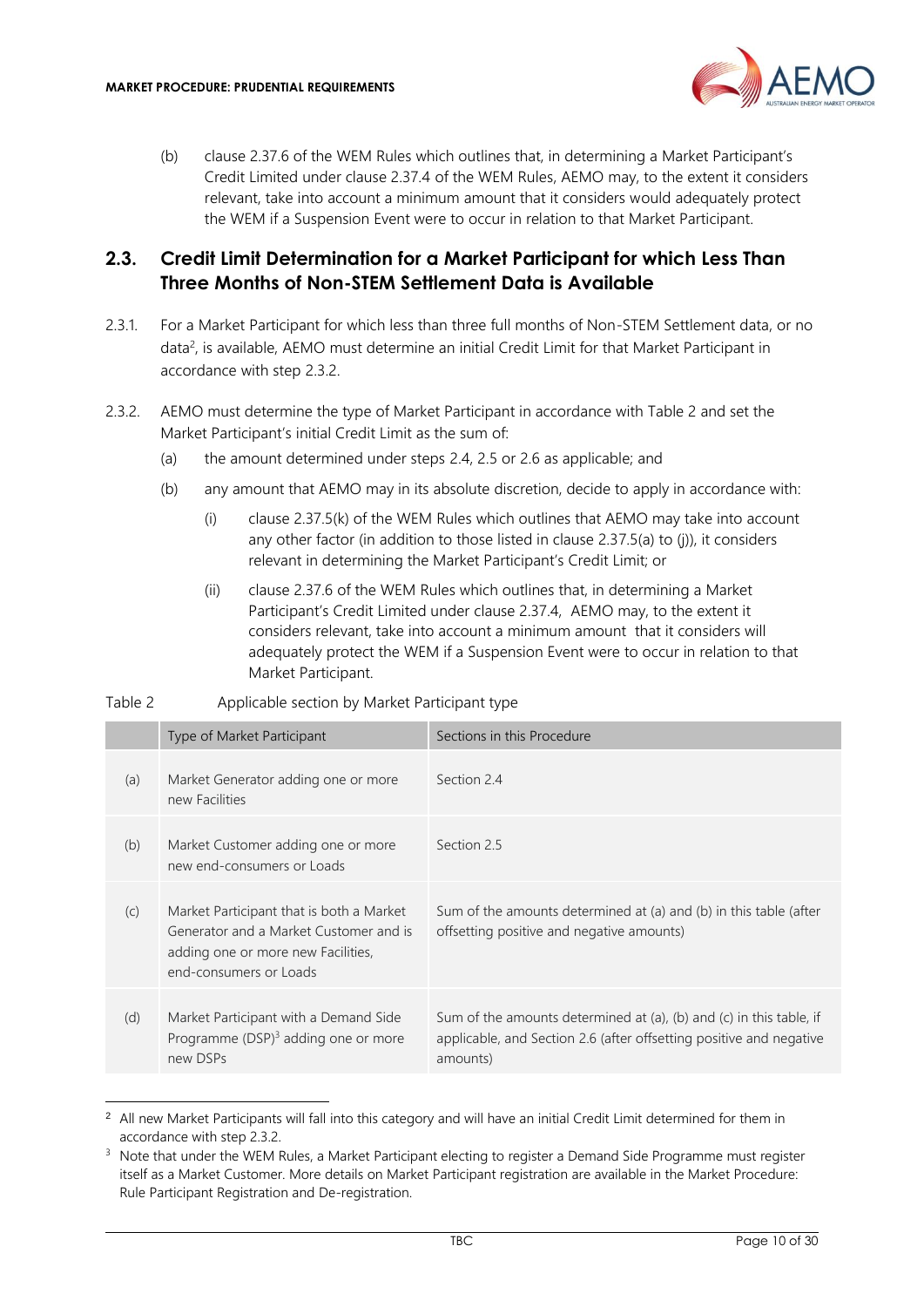

2.3.3. For a new Market Participant or an existing Market Participant adding one or more new Facilities, Loads or DSPs, if AEMO determines that at least three full months of Non-STEM Settlement data has become available and a Credit Limit review or revision is required, AEMO must determine the Market Participant's Credit Limit under section [2.2](#page-7-2) of this Procedure.

#### <span id="page-10-0"></span>**2.4. Credit Limit Determination for a Market Generator Adding One or More New Facilities**

- <span id="page-10-2"></span>2.4.1. If not already submitted at the time of Facility registration, or not readily available to AEMO, a new or existing Market Generator adding one or more new Facilities must, by the Due Date, provide the following data to AEMO:
	- (a) the MW value for the minimum stable generation and the maximum Sent Out Capacity for each Facility;
	- (b) the MW quantity of Certified Reserve Capacity for each Facility;
	- (c) the actual or estimated quantity of energy in MWh to be sold under Bilateral Contracts;
	- (d) the MW quantity corresponding to the number of actual or estimated Capacity Credits it intends to trade bilaterally; and
	- (e) the actual or estimated quantity of energy in MWh to be provided for Ancillary Services.
- <span id="page-10-3"></span>2.4.2. AEMO must reasonably estimate the following:
	- (a) the average Balancing Price over the 70 Trading Days prior to the Credit Limit determination;
	- (b) the Ancillary Service Settlement amount, as applicable to the Market Generator;
	- (c) the percentage of time that each Facility is expected to run;
	- (d) the Monthly Reserve Capacity Price;
	- (e) the percentage of Forced Outages that each Facility is likely to experience; and
	- (f) the applicable refund rate calculated in accordance with clause 4.26.1 of the WEM Rules.
- <span id="page-10-4"></span>2.4.3. Based on the data provided in step [2.4.1](#page-10-2) and estimates determined in step [2.4.2,](#page-10-3) AEMO must reasonably assume the following:
	- (a) the maximum quantity of the energy to be bought in the STEM or Balancing Market over 70 Trading Days;
	- (b) the maximum amount of Market Participant Fees and Ancillary Service payments over 70 Trading Days; and
	- (c) the maximum quantity of capacity expected to be on an Outage over 70 Trading Days.
- 2.4.4. Using the assumptions in step [2.4.3,](#page-10-4) AEMO must determine an initial Credit Limit for the new or existing Market Generator adding one or more new Facilities.

#### <span id="page-10-1"></span>**2.5. Credit Limit Determination for a Market Customer Adding One or More New End-Consumers or Loads**

<span id="page-10-5"></span>2.5.1. If not already submitted at the time of Market Participant registration, or not readily available to AEMO, a new or existing Market Customer adding one or more new end-consumers or Loads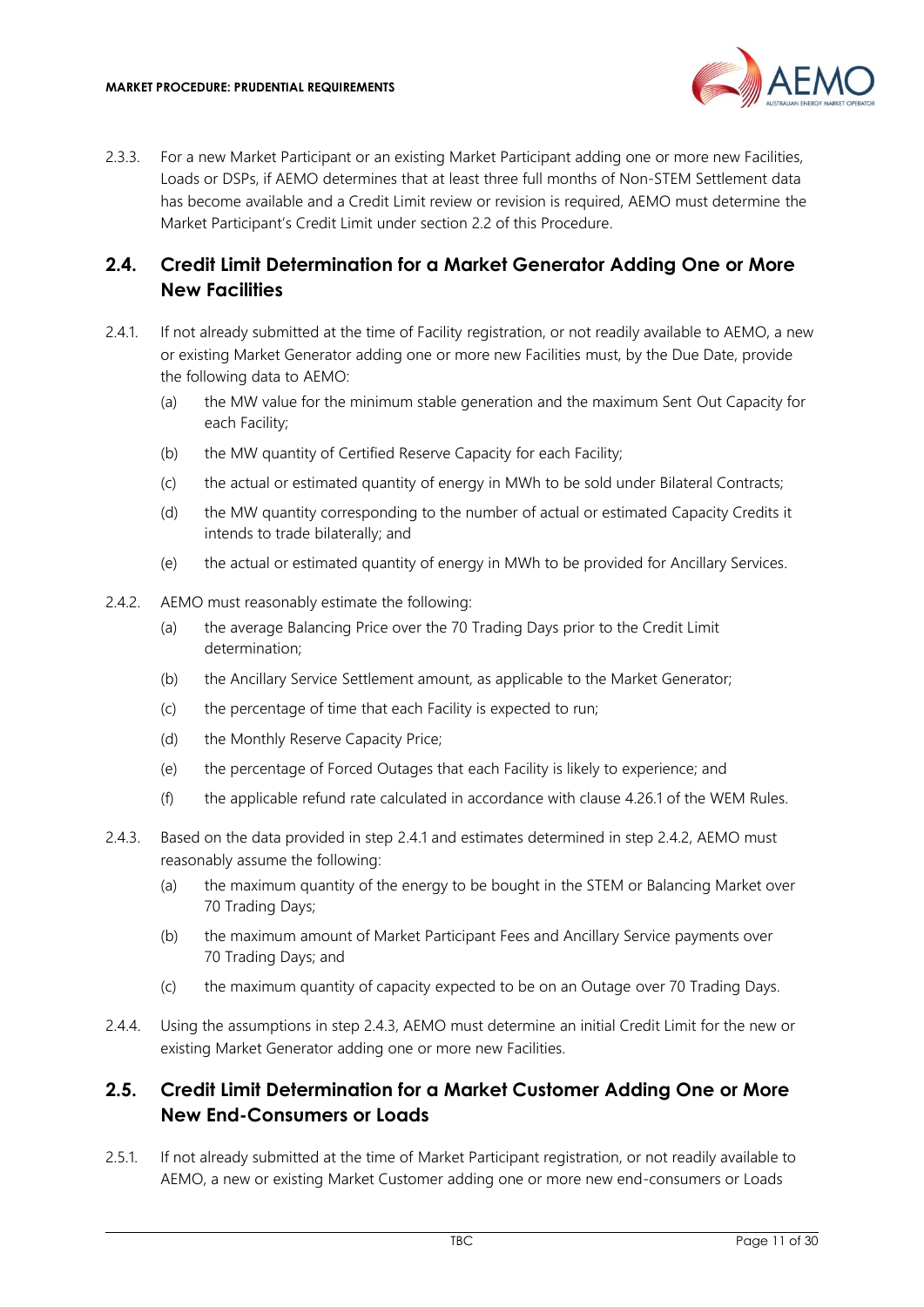

must, by the Due Date, provide the following data to AEMO:

- (a) the actual or forecast quantity of energy in MWh contracted to sell to Load(s);
- (b) the actual or estimated quantity of energy in MWh to be purchased under Bilateral Contracts; and
- (c) the MW quantity corresponding to the number of actual or estimated Capacity Credits it intends to trade bilaterally.
- <span id="page-11-1"></span>2.5.2. AEMO must reasonably estimate the following:
	- (a) the average Balancing Price over the 70 Trading Days prior to the Credit Limit determination;
	- (b) the Ancillary Service Settlement amount, as applicable to the Market Customer;
	- (c) the Monthly Reserve Capacity Price; and
	- (d) the Individual Reserve Capacity Requirement for the Market Customer.
- <span id="page-11-2"></span>2.5.3. Based on the data provided in step [2.5.1](#page-10-5) and estimates determined in step [2.5.2,](#page-11-1) AEMO must reasonably assume the following:
	- (a) the maximum quantity of energy to be bought in the STEM or Balancing Market over 70 Trading Days;
	- (b) the maximum amount of Market Participant Fees and Ancillary Service payments over 70 Trading Days; and
	- (c) the maximum quantity of Capacity Credits to be bought from AEMO over 70 Trading Days.
- 2.5.4. Using the assumptions in step [2.5.3,](#page-11-2) AEMO must determine an initial Credit Limit for the new or existing Market Customer adding one or more new end-consumers or Loads.

#### <span id="page-11-0"></span>**2.6. Credit Limit Determination for a Market Participant Adding One or More New DSPs**

- 2.6.1. If not already submitted at the time of Market Participant registration, or not readily available to AEMO, a new or existing Market Participant adding one or more new DSPs must, by the Due Date, provide the following data to AEMO:
	- (a) the sum of the expected minimum consumption of all Associated Loads for the DSP in MW and the meter identification number of each Load to be associated;
	- (b) the MW value of Certified Reserve Capacity for the DSP that AEMO reasonably expects is likely to be available during its nominated periods of availability, after netting off capacity required to serve minimum consumption;
	- (c) the nominated periods of availability of the DSP; and
	- (d) the MW quantity corresponding to the number of actual or estimated Capacity Credits it intends to trade bilaterally.
- <span id="page-11-3"></span>2.6.2. AEMO must reasonably estimate the following:
	- (a) the total MW value of Capacity Credits assigned to all of the Market Participant's DSPs;
	- (b) the total MW value of Reserve Capacity Deficit of all of the Market Participant's DSPs;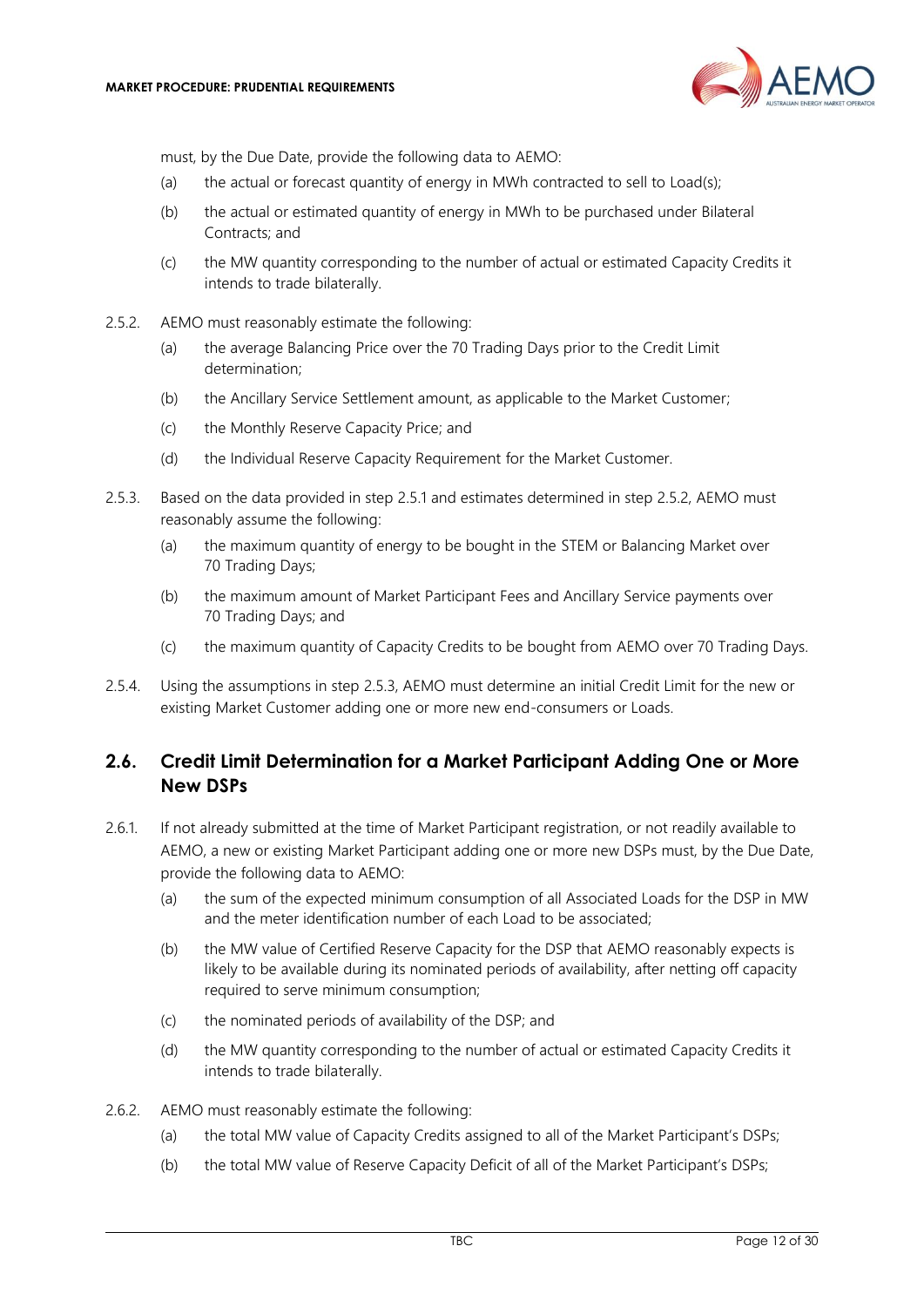

- (c) the total MW value of capacity of all of the Market Participant's DSPs potentially unavailable over 70 Trading Days;
- (d) the Monthly Reserve Capacity Price; and
- (e) the applicable refund rate calculated in accordance with clause 4.26.1 of the WEM Rules.
- 2.6.3. Using the estimates in step [2.6.2,](#page-11-3) AEMO must determine an initial Credit Limit for a Market Participant adding one or more new DSPs.

#### <span id="page-12-0"></span>**2.7. Notifying a Market Participant of its Credit Limit**

- <span id="page-12-4"></span>2.7.1. As soon as practicable after determining a Market Participant's Credit Limit, AEMO must notify the Market Participant in writing:
	- (a) of the amount of its Credit Limit [clause 2.37.7], including;
	- (b) details of the basis for the determination of the Credit Limit, with specific references to the factors, specified in clause 2.37.5 of the WEM Rules and this Procedure [clause 2.37.7] and any amount considered under clause 2.37.6 of the WEM Rules, that AEMO must take into account when determining the Market Participant's Credit Limit;
	- (c) whether it is required to submit Credit Support and, if applicable, a Due Date by which a Credit Support arrangement must be submitted; and
	- (d) the Credit Support Effective Date determined by AEMO under step [3.3.1](#page-15-3) by which the Market Participant's Credit Support must become duly effective.

#### <span id="page-12-1"></span>**2.8. Changes in Circumstances Affecting a Market Participant's Credit Limit**

- <span id="page-12-5"></span><span id="page-12-2"></span>2.8.1. In accordance with clause 2.37.8(a) of the WEM Rules, a Market Participant must notify AEMO as soon as practicable, in writing, where it becomes aware that any change in its circumstances may result in an increase in its Credit Limit. Such circumstances include, but are not limited to:
	- (a) For a Market Customer:
		- (i) Expected increases in metered consumption quantities;
		- (ii) Acquisition of new end-consumers, Loads or DSPs; or
		- (iii) Expected decreases in the quantity of electricity purchased bilaterally.
	- (b) For a Market Generator:
		- (i) Expected decreases in metered generation quantities;
		- (ii) Acquisition of new Facilities;
		- (iii) Expected decreases in the quantity of electricity sold bilaterally; or
		- (iv) Material fuel supply disruptions.
	- (c) Any other event that may affect a Market Participant's commercial position in the market.
- <span id="page-12-3"></span>2.8.2. In accordance with clause 2.37.8(b) of the WEM Rules, a Market Participant may notify AEMO in writing, of any change in its circumstances that may result in a decrease in its Credit Limit. The Market Participant must provide reasons and evidence for requesting a decrease in its Credit Limit.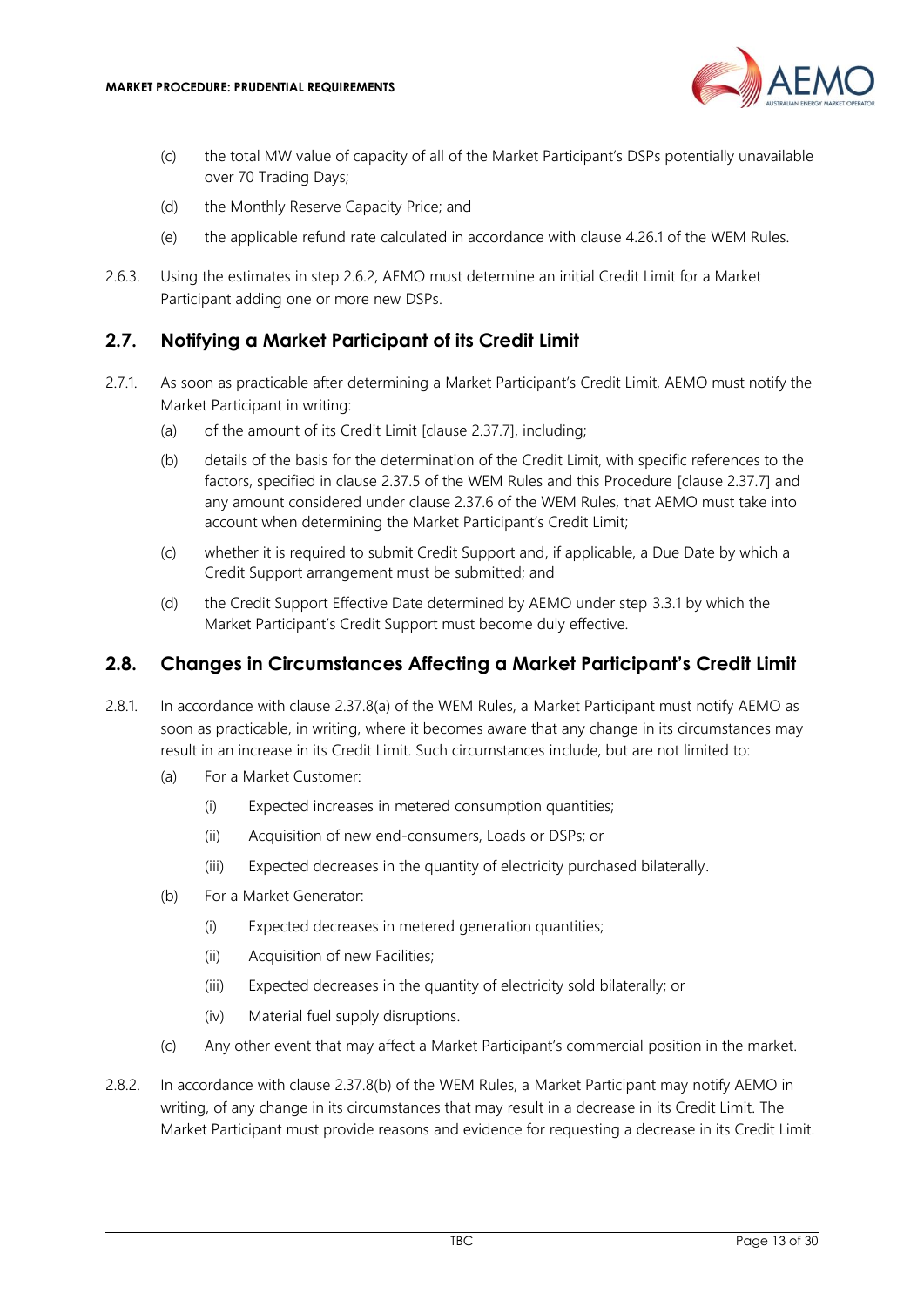

- 2.8.3. Within five Business Days of the receipt of a notification under step [2.8.1](#page-12-2) or step [2.8.2,](#page-12-3) AEMO must decide whether to:
	- (a) revise a Market Participant's Credit Limit, in which case AEMO must, within 30 Business Days, determine the revised Credit Limit in accordance with step [2.2](#page-7-2) or step [2.3,](#page-9-0) as applicable; or
	- (b) reject a Market Participant's request for revision of its Credit Limit, in which case AEMO must notify the Market Participant of its reasons for rejecting the request in writing.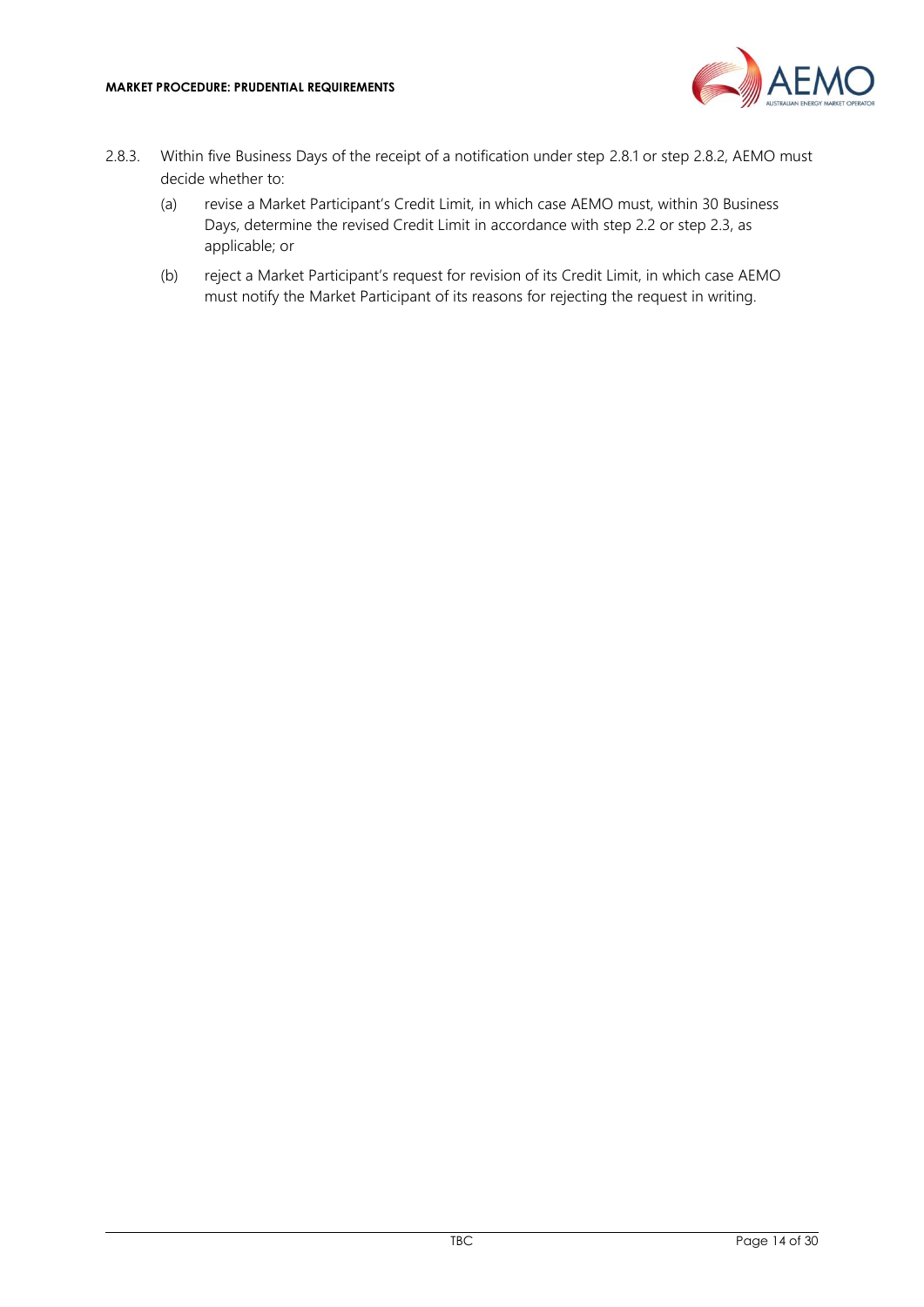

#### <span id="page-14-0"></span>**3. CREDIT SUPPORT**

#### <span id="page-14-1"></span>**3.1. Credit Support Delivery Process**

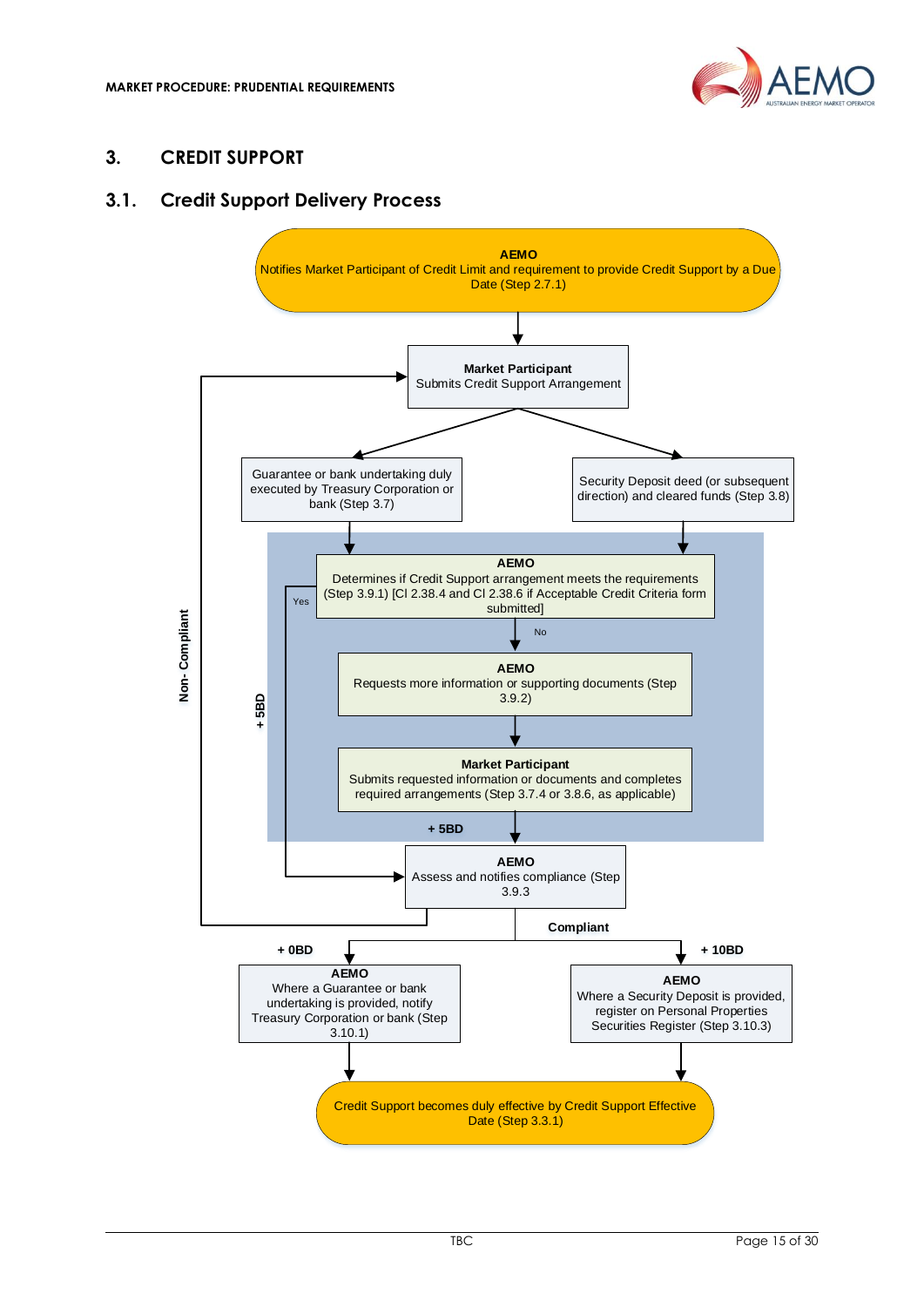

#### <span id="page-15-0"></span>**3.2. Amount of Credit Support**

3.2.1. Where a Market Participant receives a notification under step [2.7.1](#page-12-4) requesting the submission of Credit Support, the Market Participant must ensure that AEMO holds the benefit of Credit Support that is an amount not less than the most recently determined Credit Limit notified by AEMO [clause 2.38.1(b)].

#### <span id="page-15-1"></span>**3.3. Credit Support Effective Date**

- <span id="page-15-3"></span>3.3.1. Before a Market Participant transacts in the market, it must meet its obligations under the WEM Rules and this Procedure such that its Credit Support becomes duly effective by the Credit Support Effective Date.
- 3.3.2. AEMO must determine the Credit Support Effective Date by which a Market Participant's Credit Support must become duly effective as follows:

|     | Type of Market Participant                                                | Credit Support Effective Date                                                                                                                                                                      |
|-----|---------------------------------------------------------------------------|----------------------------------------------------------------------------------------------------------------------------------------------------------------------------------------------------|
| (a) | New Market Generator                                                      | Before the Facility undertakes a Commissioning Test                                                                                                                                                |
| (b) | Existing Market Generator adding one or more new<br><b>Facilities</b>     | Before the new Facility undertakes a Commissioning<br>Test                                                                                                                                         |
| (C) | New Market Customer                                                       | After evidence of an approved electricity transfer<br>access contract is provided to AEMO and before the<br>Market Customer participates in the market                                             |
| (d) | Existing Market Customer adding one or more new<br>end-consumers or Loads | Before the date notified by AEMO (which AEMO<br>determines based on the Market Participant's<br>notification of an expected increase in consumption,<br>as per its obligation in step $2.8.1(a)$ ) |
| (e) | New or existing Market Participant adding one or<br>more DSPs             | Before the DSP's Reserve Capacity Obligation Quantity<br>becomes applicable under 4.1.26 of the WEM Rules                                                                                          |

#### <span id="page-15-2"></span>**3.4. Maintaining Credit Support**

- 3.4.1. Where a Market Participant's Credit Support is due to expire or cease to have effect for any other reason, then that Market Participant must ensure that AEMO holds the benefit of replacement Credit Support that becomes effective when the existing Credit Support expires or otherwise ceases to have effect [clause 2.38.2(c)].
- <span id="page-15-5"></span><span id="page-15-4"></span>3.4.2. Where a Market Participant's Credit Support is affected by any of the circumstances laid out in step [3.4.4,](#page-16-2) it must:
	- (a) notify AEMO in writing immediately; and
	- (b) ensure that AEMO holds the benefit of replacement Credit Support that is in the form specified in clause 2.38.4 of the WEM Rules, in an amount not less than its most recently determined Credit Limit, and effective before the end of the next Business Day or within any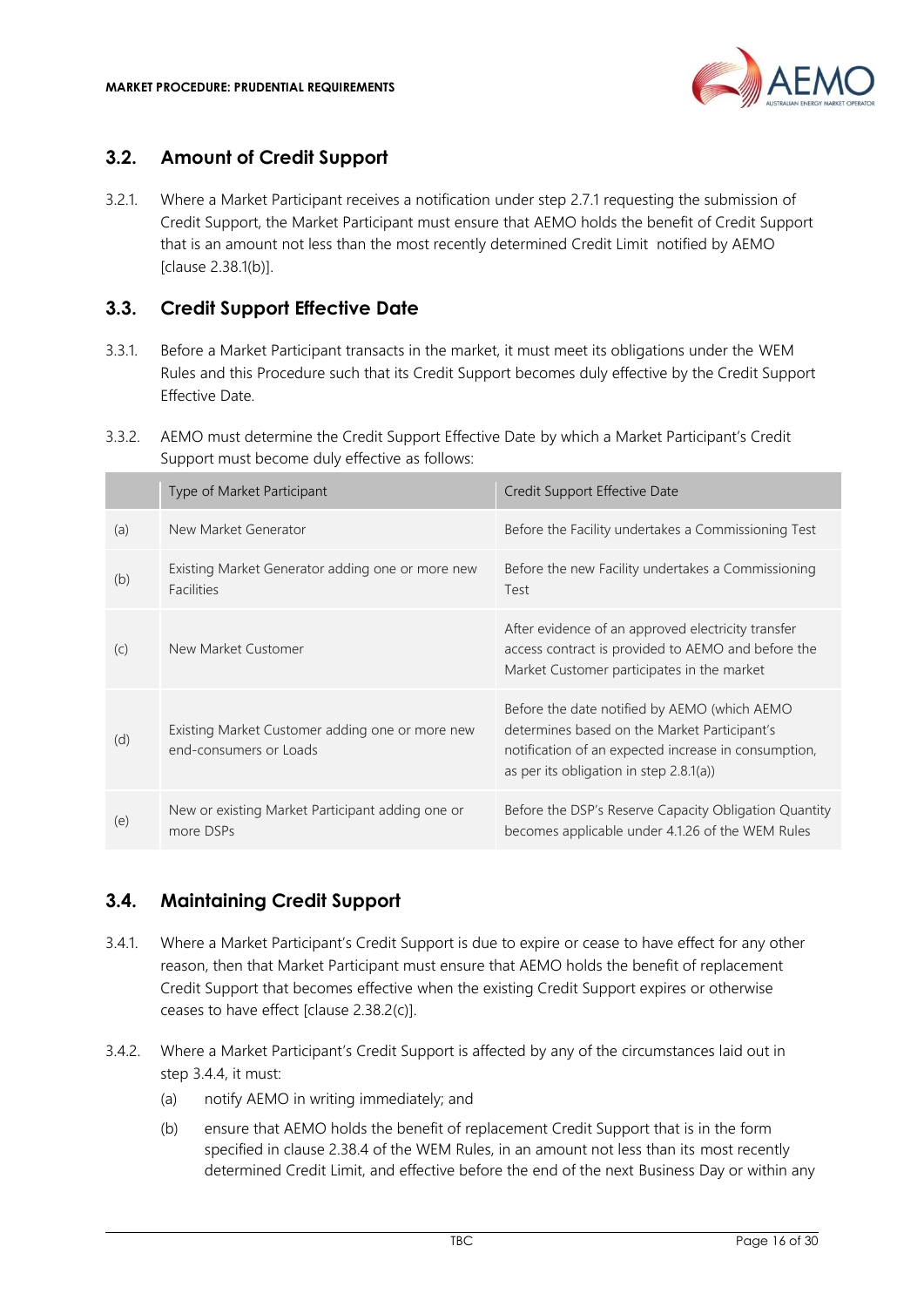

longer period that AEMO has approved in writing (under step [3.4.6\)](#page-16-3), after the Market Participant first becomes aware of the relevant change in circumstances [clause 2.38.3].

- <span id="page-16-5"></span><span id="page-16-4"></span>3.4.3. Where AEMO becomes aware of any circumstance (as specified in step [3.4.4\)](#page-16-2) in relation to a Market Participant, it must:
	- (a) notify the Market Participant in writing immediately; and
	- (b) require the Market Participant to provide a replacement Credit Support that is in the form specified in clause 2.38.4 of the WEM Rules, in an amount not less than its most recently determined Credit Limit and effective before the end of the next Business Day or within any longer period that AEMO has approved in writing under step [3.4.6](#page-16-3) [clause 2.38.3].
- <span id="page-16-2"></span>3.4.4. For the purposes of clause 2.38.3 of the WEM Rules, circumstances that may require replacement Credit Support in step [3.4.2](#page-15-4) or [3.4.3](#page-16-4) include, but are not limited to, where:
	- (a) existing Credit Support is no longer current or valid;
	- (b) the Credit Support provider no longer meets any one of the Acceptable Credit Criteria;
	- (c) some or all of the existing Credit Support has been drawn upon by AEMO;
	- (d) the Credit Support provider ceases to, or threatens to cease to, carry on providing Credit Support in relation to the Market Participant; or
	- (e) the Credit Support provider in relation to the Market Participant becomes insolvent or is dissolved.
- <span id="page-16-6"></span>3.4.5. A Market Participant requesting AEMO to provide the replacement Credit Support after the end of the next Business Day under steps 3.4.[2\(b\)](#page-15-5) or 3.4.[3\(b\),](#page-16-5) must request an extension of the Due Date for providing replacement Credit Support in writing.
- <span id="page-16-3"></span>3.4.6. AEMO may, in its absolute discretion, approve or reject a Market Participant's request for an extension in step [3.4.5.](#page-16-6) AEMO must provide its decision in writing to the Market Participant as soon as practicable.

#### <span id="page-16-0"></span>**3.5. Withdrawing Credit Support**

- 3.5.1. If a review by AEMO of a Market Participant's Credit Limit under step [2.1.1](#page-7-4) results in AEMO notifying the Market Participant that the required Credit Support is lower than its existing Credit Support held with AEMO, the Market Participant may elect (in writing) to withdraw an amount to decrease its Credit Support held with AEMO to an amount not less than its most recently determined Credit Limit amount.
- 3.5.2. A Market Participant must make a request to AEMO in writing for withdrawal of its Credit Support. The processes to be followed by AEMO and the Market Participant will be agreed upon following the Market Participant's request for withdrawal.

#### <span id="page-16-1"></span>**3.6. Credit Support Arrangements**

3.6.1. A Market Participant must ensure that the form of its Credit Support meets the requirements of clause 2.38.4 of the WEM Rules.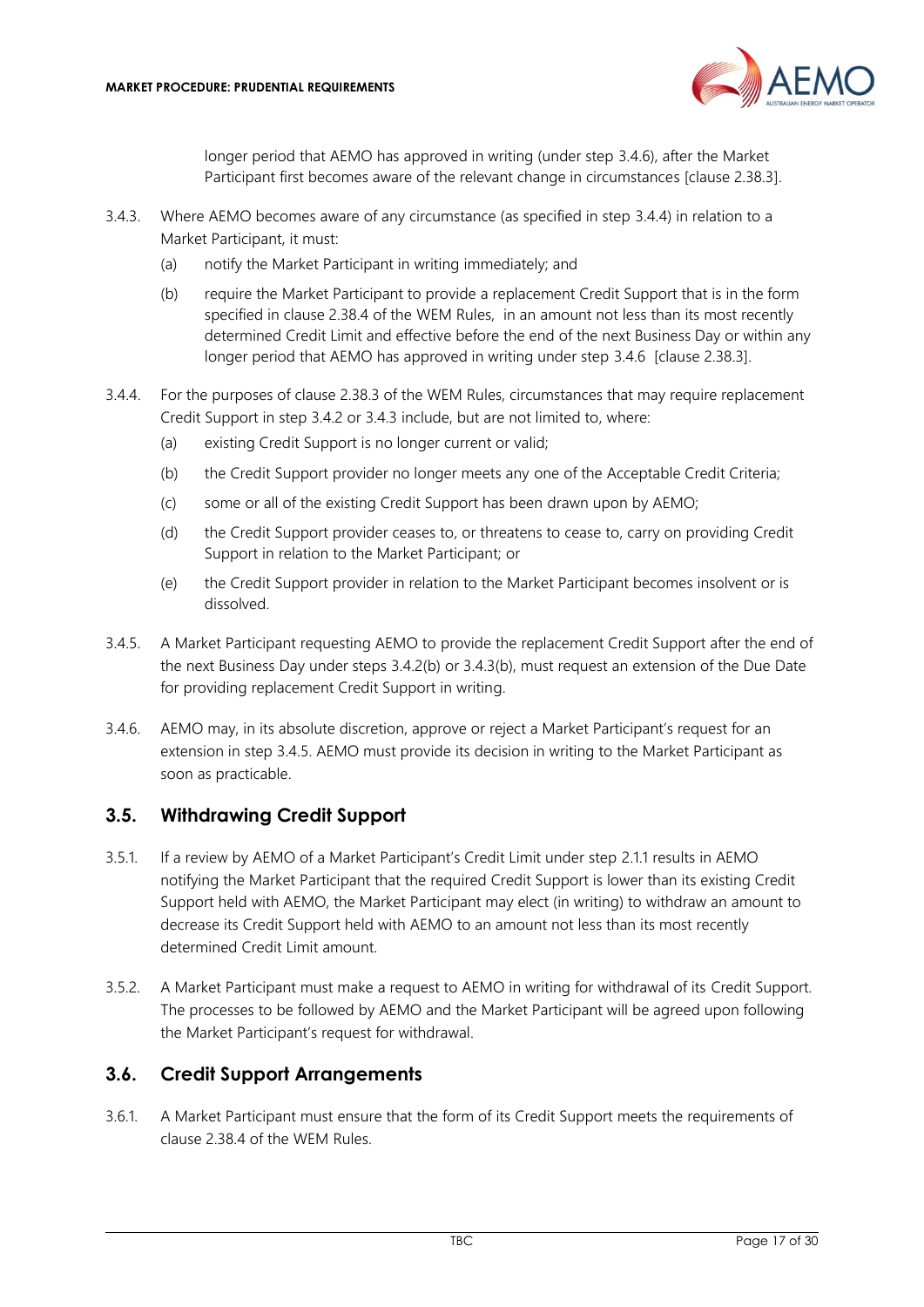

- 3.6.2. A Market Participant must provide Credit Support in the form of either a:
	- (a) guarantee or bank undertaking, in accordance with the process detailed in the steps in section [3.7](#page-17-0) of this Procedure and meeting the requirements in clause 2.38.4(a) of the WEM Rules; or
	- (b) Security Deposit, in accordance with the process detailed in the steps in section [3.8](#page-18-0) of this Procedure and meeting the requirements in clause 2.38.4(b) of the WEM Rules.
- 3.6.3. A Market Participant must ensure that the contact details it submits for its Credit Support arrangements are current at all times. This includes contact details for persons at the Treasury Corporation or other entity that meets the Acceptable Credit Criteria to be provided in the contact details of guarantee/bank undertakings form. The Market Participant must update these contact details by updating the contact details on the guarantee or bank undertaking and sending it to [wa.operations@aemo.com.au.](mailto:wa.operations@aemo.com.au)

#### <span id="page-17-0"></span>**3.7. Submitting Guarantees or Bank Undertakings**

- 3.7.1. On receiving AEMO's notification to provide Credit Support in step [2.7.1,](#page-12-4) a Market Participant must download a copy of the following documents from the Market Web Site:
	- (a) Proforma guarantee or bank undertaking, as applicable; and
	- (b) Acceptable Credit Criteria form (this is required if the Treasury Corporation or bank is not on the list of entities meeting the Acceptable Credit Criteria, as published on the Market Web Site).
- <span id="page-17-1"></span>3.7.2. A Market Participant must then submit to AEMO a signed original hard copy of:
	- (a) the proforma guarantee or bank undertaking, as applicable, which:
		- (i) is for an amount not less than the most recently determined Credit Limit for the Market Participant;
		- (ii) is in the form approved by AEMO and published on the Market Web Site; and
		- (iii) has been executed by a Treasury Corporation (in the case of a guarantee) or a bank (in the case of a bank undertaking), that meets the Acceptable Credit Criteria; and
	- (b) the Acceptable Credit Criteria form for the Credit Support provider (where applicable), completed in accordance with step [4.1.](#page-21-1)
- 3.7.3. AEMO must not accept a proforma guarantee or bank undertaking that does not meet the criteria in step 3.7.[2\(a\).](#page-17-1)
- 3.7.4. At the same time as providing the guarantee or bank undertaking to AEMO, a Market Participant must also provide to AEMO any procedure that the Treasury Corporation or bank requires AEMO to follow when making a call on the Credit Support.
- 3.7.5. A Market Participant providing Credit Support in the form of a guarantee or a bank undertaking must ensure that processes are in place for the Treasury Corporation or the bank to release funds within 90 minutes of AEMO making a call on the Credit Support. Failure by the Treasury Corporation or bank to release funds within 90 minutes of AEMO making a call on the Credit Support constitutes a breach of clause 2.38.4(a) of the WEM Rules and triggers a Suspension Event in relation to that Market Participant under clause 9.23.1 of the WEM Rules.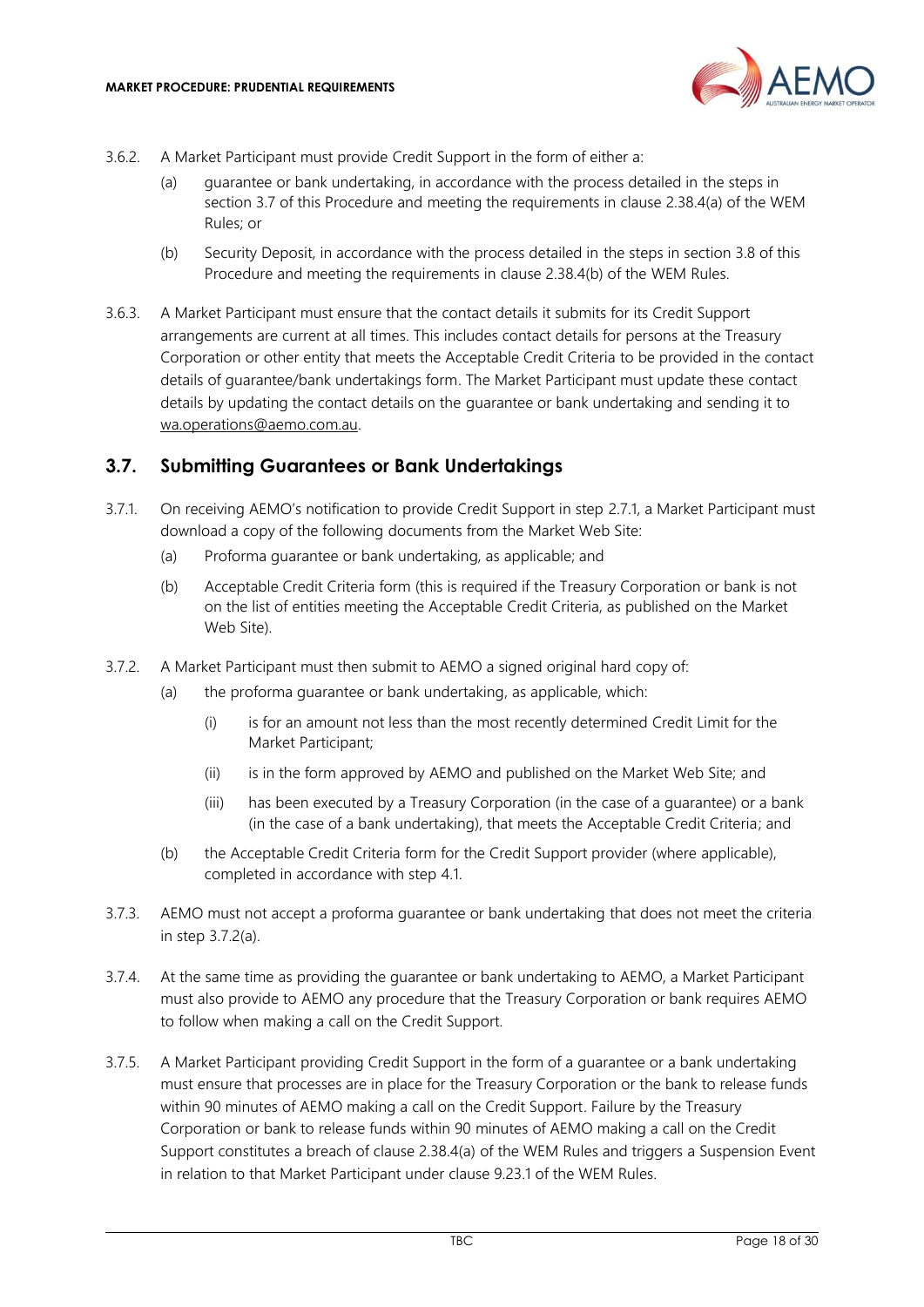

3.7.6. The Market Participant must provide a hard copy of the guarantee or bank undertaking to AEMO either in person or by courier or registered mail.

#### <span id="page-18-0"></span>**3.8. Submitting Security Deposits**

- 3.8.1. On receiving AEMO's notification to provide Credit Support in step [2.7.1,](#page-12-4) a Market Participant must download and submit a copy of the applicable document from the Market Web Site as follows:
	- (a) Security Deposit deed for Credit Support; or
	- (b) Security Deposit deed for Credit Support (provided by third party); or
	- (c) Security Deposit direction for Credit Support.
- <span id="page-18-1"></span>3.8.2. When providing a Security Deposit for Credit Support, a Market Participant must provide AEMO with a completed Security Deposit deed for Credit Support or a Security Deposit deed for Credit Support (provided by third party) which:
	- (a) is in the form approved by AEMO and published on the Market Web Site; and
	- (b) has been executed by, or on behalf of, the Market Participant.
- 3.8.3. AEMO must not accept a Security Deposit deed for Credit Support or a Security Deposit deed for Credit Support (provided by third party) that does not meet the criteria in step [3.8.2.](#page-18-1)
- 3.8.4. If a Market Participant has provided AEMO with a Security Deposit deed for Credit Support or a Security Deposit deed for Credit Support (provided by third party) that makes reference to a Security Deposit direction,<sup>4</sup> the Market Participant may provide AEMO with a further amount under the existing Security Deposit by providing a Security Deposit direction for Credit Support.
- 3.8.5. A Security Deposit direction for Credit Support is a direction from the Market Participant to AEMO by email, which in substance is the same as the form published on the AEMO website, as amended from time to time by AEMO.
- 3.8.6. A Market Participant providing Credit Support in the form of a Security Deposit must provide the required Security Deposit deed or Security Deposit direction as soon as practicable. Failure by a Market Participant to provide both the completed Security Deposit deed or Security Deposit direction, as well as cleared funds, constitutes a breach of clause 2.38.1 of the WEM Rules and triggers a Suspension Event in relation to that Market Participant under clause 9.23.1 of the WEM Rules.
- 3.8.7. AEMO must sign the Security Deposit deed and provide the Market Participant with a copy of the signed Security Deposit deed.

<sup>4</sup> These are version 5.0 of the deed or later proforma Security Deposit deed for Credit Support or proforma Security Deposit deed for Credit Support (provided by third party).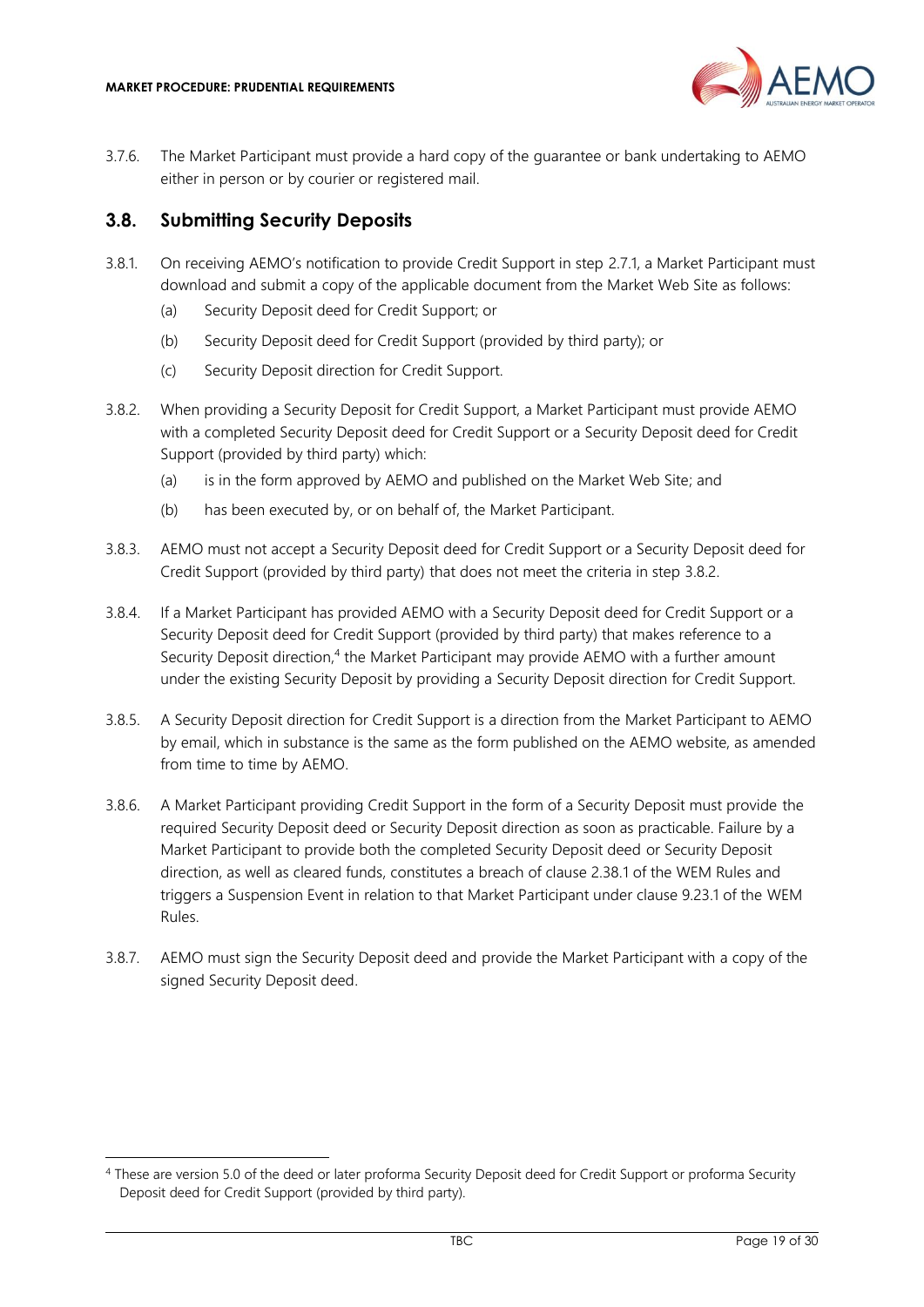

# <span id="page-19-0"></span>**3.9. AEMO's Process of Reviewing Credit Support Arrangements**

- <span id="page-19-2"></span>3.9.1. On receiving completed documentation for Credit Support from a Market Participant, AEMO must review the Credit Support arrangement to:
	- (a) determine whether it is compliant with clause 2.38.4(a) of the WEM Rules and the steps in section [3.7](#page-17-0) of this Procedure, if the Credit Support arrangement is in the form of a guarantee or bank undertaking; or
	- (b) determine whether it is compliant with clause 2.38.4(b) of the WEM Rules and the steps in section [3.8](#page-18-0) of this Procedure, if the Credit Support arrangement is in the form of a Security Deposit.
- <span id="page-19-3"></span>3.9.2. AEMO may, at its discretion, request more information from the Market Participant to support its Credit Support arrangement, by the Due Date determined by AEMO. The Market Participant must provide the relevant information by that Due Date.
- <span id="page-19-5"></span>3.9.3. Within five Business Days of the later of the dates on which AEMO receives completed documents under steps [3.9.1](#page-19-2) and [3.9.2,](#page-19-3) AEMO must notify the Market Participant in writing that the Credit Support arrangement is either:
	- (a) compliant with the WEM Rules and this Procedure; or
	- (b) not compliant with the WEM Rules and/or this Procedure and provide reasons as to why the Credit Support is not compliant.
- <span id="page-19-4"></span>3.9.4. If a Market Participant receives a notification of non-compliance under step 3.9.[3\(b\),](#page-19-4) the Market Participant must re-submit a Credit Support arrangement that meets the requirements of clause 2.38.4 of the WEM Rules and step [3.6.](#page-16-1)

#### <span id="page-19-1"></span>**3.10. Further Steps by AEMO with respect to Credit Support Arrangements**

- <span id="page-19-6"></span>3.10.1. Where the Credit Support arrangement is a guarantee or bank undertaking, then, at the same time as AEMO issues a notice of compliance to the Market Participant in step 3.9.[3\(a\),](#page-19-5) AEMO must also notify the Treasury Corporation or the bank, as applicable, in writing, that the Credit Support arrangement has been provided in accordance with clause 2.38.4(a) of the WEM Rules and this Procedure.
- 3.10.2. After AEMO notifies the Market Participant and the Treasury Corporation or the bank, as applicable, in step [3.10.1,](#page-19-6) AEMO must place the completed guarantee or bank undertaking in a bank safe box, as soon as practicable.
- <span id="page-19-7"></span>3.10.3. Where the Credit Support arrangement is provided as a Security Deposit, then within 10 Business Days of cleared funds having been received by AEMO, AEMO must complete the process for registration of a security interest on the Personal Property Securities Register in accordance with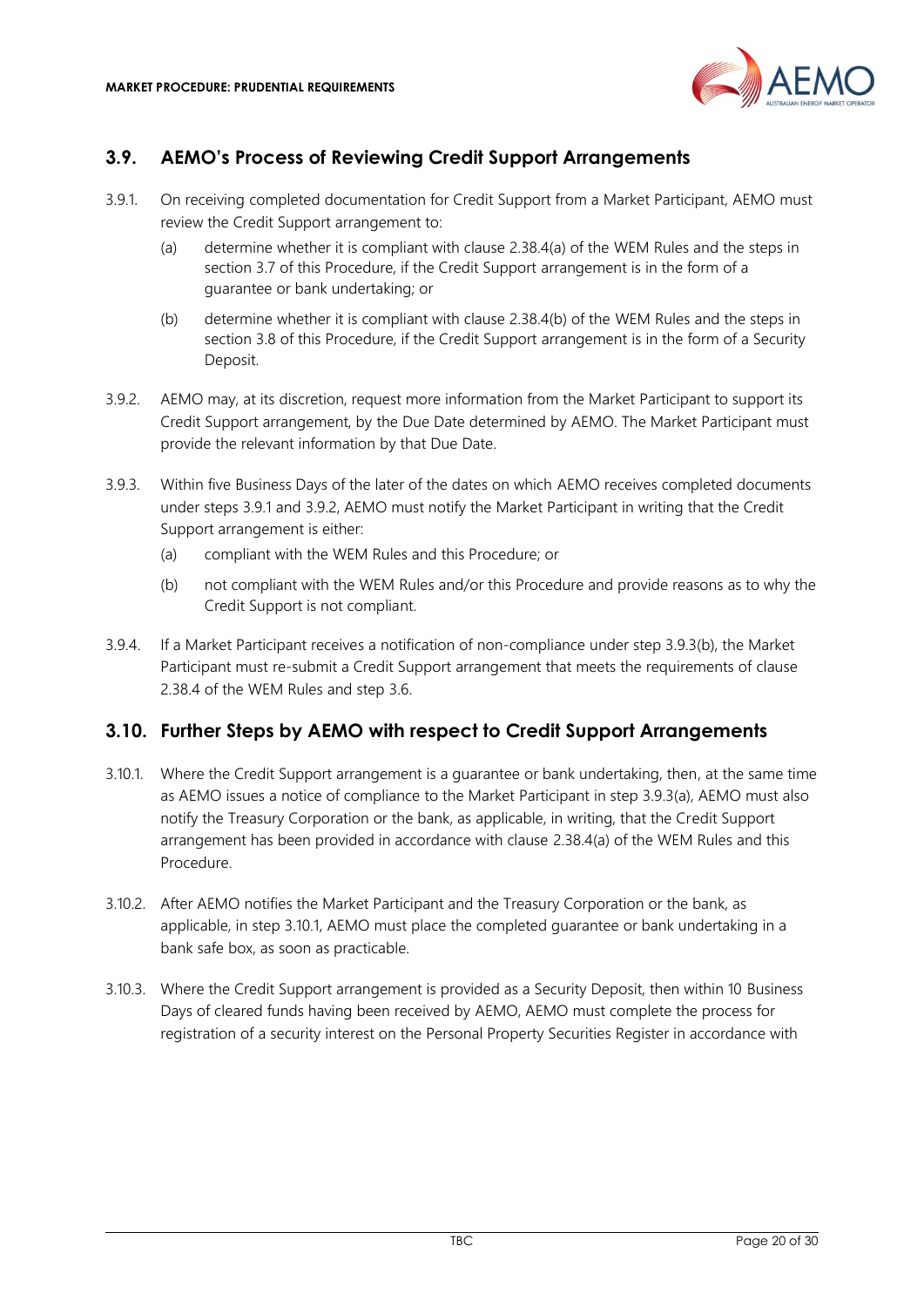

the *Personal Property Securities Act 2009* (Cth) 5 . As part of this process, AEMO must deduct any fees incurred in registering the security interest(s) from the balance of the Security Deposit and send a notice of the verification statement containing the details of the registration to the Credit Support provider and the Market Participant, as soon as practicable.

3.10.4. Upon completion of step [3.10.3,](#page-19-7) AEMO must place the completed Security Deposit deed in a bank safe box, as soon as practicable.

#### <span id="page-20-0"></span>**3.11. Replacing a Credit Support Arrangement**

- <span id="page-20-2"></span>3.11.1. A Market Participant may replace the Credit Support arrangement provided (for example, replacing a Security Deposit with a bank undertaking) by notifying AEMO in writing prior to the replacement.
- 3.11.2. A Market Participant must include in its notification provided in step [3.11.1:](#page-20-2)
	- (a) the form of replacement Credit Support arrangement to be provided;
	- (b) evidence that the replacement Credit Support arrangement will meet the requirements of clause 2.38.4 of the WEM Rules; and
	- (c) the date on which documents regarding the replacement Credit Support arrangement will be provided to AEMO, where the date must be at least 10 Business Days before the expiry date of the existing Credit Support held by AEMO.

#### <span id="page-20-1"></span>**3.12. Holding Security Deposits and Associated Costs**

- 3.12.1. Where AEMO receives Credit Support in the form of a Security Deposit, it must:
	- (a) invest any Security Deposit payments on behalf of the relevant Market Participant; and
	- (b) maintain individual accounts for Security Deposits separate from any AEMO operating funds accounts.
- 3.12.2. AEMO must credit the interest earned, which accrues daily at the Bank Bill Rate on the balance of the Security Deposit, to the relevant Market Participant's bank account on a monthly basis at the end of each calendar month and must deduct any liabilities and expenses, incurred by AEMO and associated with holding the Security Deposit, from the balance of the Security Deposit, including bank fees and charges [clause 2.38.5].
- 3.12.3. AEMO may provide written advice to a Market Participant on a monthly basis regarding the interest earned at the Bank Bill Rate and the deduction of any accrued costs and fees.

<sup>5</sup> The *Personal Property Securities Act 2009* (Cth) (the Act) enables any person to register its security interests on the Personal Property Securities Register (Register). The Register is a real-time electronic notice board, which allows individuals and organisations to search and register security interests in personal property (see [www.ppsr.gov.au](http://www.ppsr.gov.au/) for more information). For the purposes of the Act, any cash in a bank account (Security Deposit) under the control of AEMO pursuant to a Security Deposit deed, that is provided to AEMO for the purposes of Credit Support (Clause 2.38.4(b)) or Reserve Capacity Security (Clause 4.13), is a form of "personal property". AEMO's interest in the Security Deposit is a "security interest", and the Security Deposit deed secures payment and performance obligations of a Market Participant.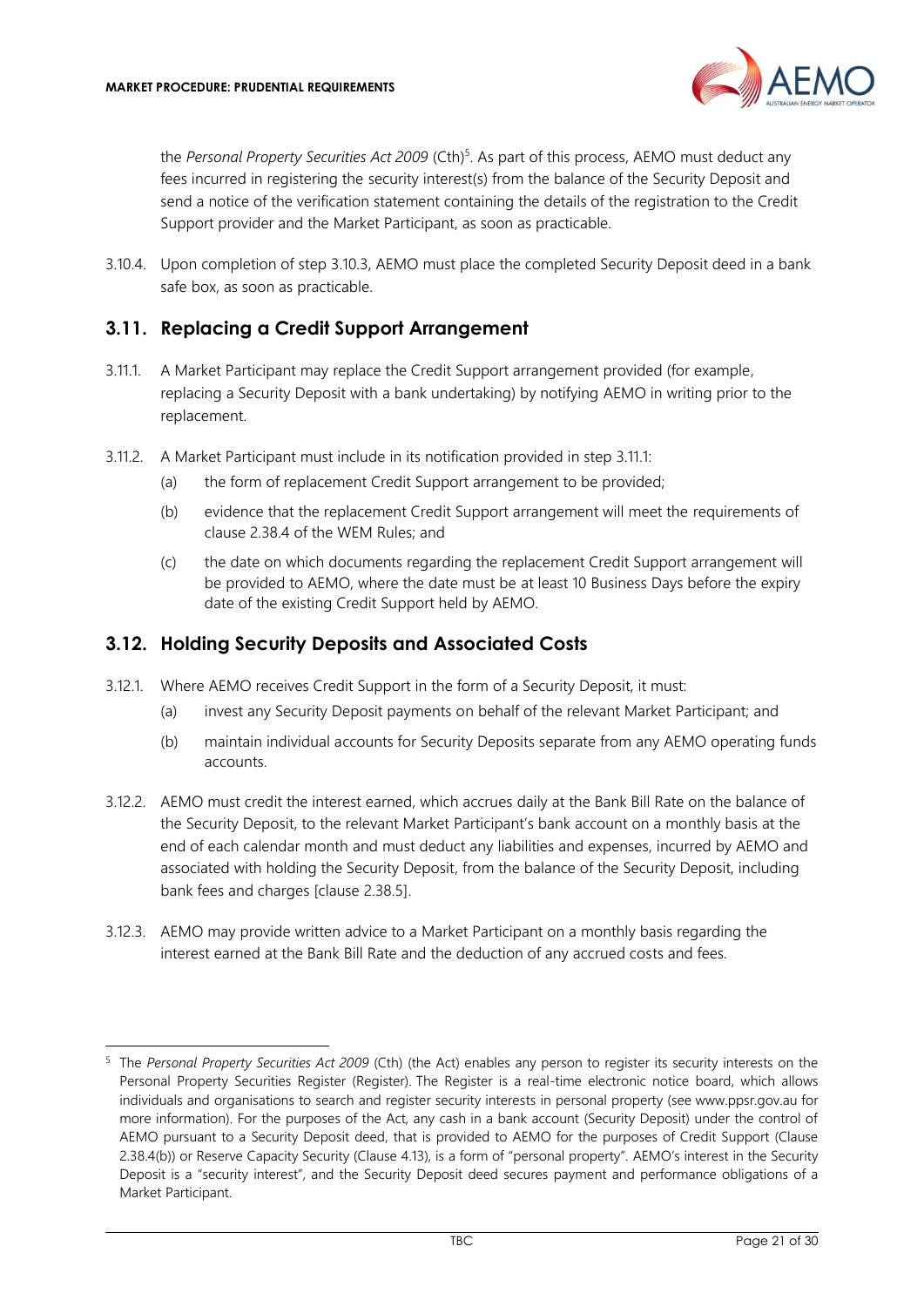

# <span id="page-21-0"></span>**4. ACCEPTABLE CREDIT CRITERIA**

## <span id="page-21-1"></span>**4.1. Completing the Acceptable Credit Criteria Form**

- <span id="page-21-3"></span>4.1.1. Where a Market Participant elects to provide a Credit Support, other than a Security Deposit, and the Credit Support provider is not included on the current list of entities meeting the Acceptable Credit Criteria, the Market Participant must arrange for the completion of an Acceptable Credit Criteria form, evidencing that the entity providing the Credit Support meets the Acceptable Credit Criteria outlined in clause 2.38.6 of the WEM Rules, by either:
	- (a) the Market Participant's external solicitors; or
	- (b) the entity's external solicitors.
- 4.1.2. In completing the Acceptable Credit Criteria form under step [4.1.1,](#page-21-3) a Market Participant is responsible for arranging a firm of solicitors to undertake all necessary investigations to enable a partner of the firm to sign the Acceptable Credit Criteria form.
- <span id="page-21-4"></span>4.1.3. Before submitting an Acceptable Credit Criteria form, a Market Participant may submit a request to AEMO to confirm whether its particular firm of solicitors is acceptable to AEMO.
- 4.1.4. AEMO must respond in writing to a request, received under step [4.1.3,](#page-21-4) within one Business Day of receiving the request.
- 4.1.5. A completed Acceptable Credit Criteria form is one that adheres to requirements in clause 2.38.6 of the WEM Rules, in that the form:
	- (a) has an affirmative response to each of the subclauses;
	- (b) has been completed with the full details of the entity to which it applies; and
	- (c) has been signed by a partner from a reputable commercial law firm that is acceptable to AEMO.
- 4.1.6. A Market Participant submitting a completed Acceptable Credit Criteria form must submit it together with its Credit Support arrangement.

#### <span id="page-21-2"></span>**4.2. Maintaining the List of Entities Meeting the Acceptable Credit Criteria**

- 4.2.1. AEMO must publish and maintain on the Market Web Site, a list of entities meeting the Acceptable Credit Criteria [clause 2.38.7].
- 4.2.2. To determine whether the entities mentioned on the list meet the Acceptable Credit Criteria, AEMO may assess any evidence provided by Market Participants in the previous 12 months, or may make its own determination, in its absolute discretion, at any time [clauses 2.38.7].
- 4.2.3. Where AEMO assesses an Acceptable Credit Criteria form received from a Market Participant in the previous 12 months and deems the entity to meet the Acceptable Credit Criteria, then AEMO must include that entity in the list of entities meeting the Acceptable Credit Criteria prepared under clause 2.38.7 of the WEM Rules.
- 4.2.4. Every quarter AEMO will review whether the entities included on the list continue to have acceptable credit ratings, as specified in clause 2.38.6(f) of the WEM Rules. AEMO must monitor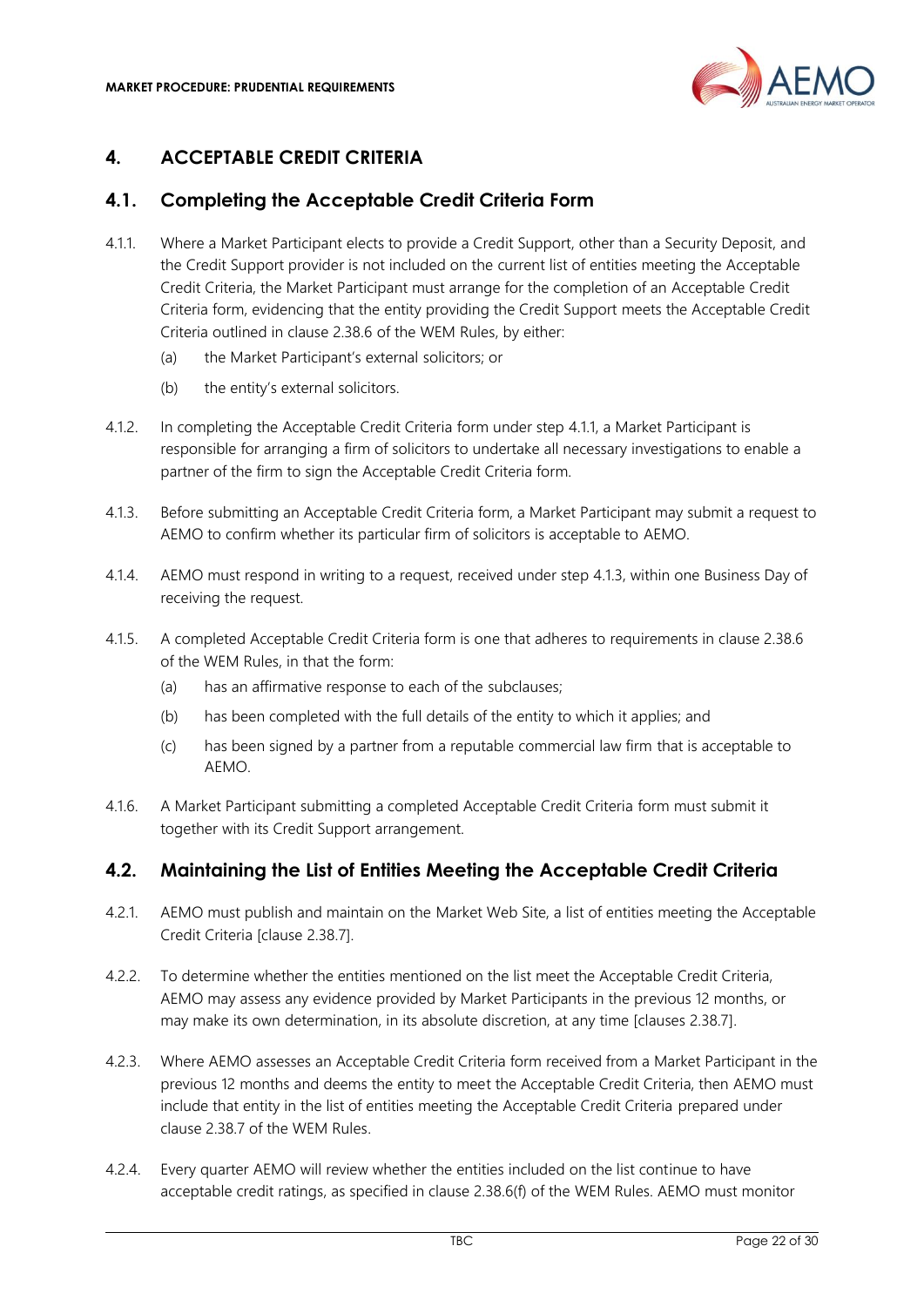

the entities included on the list in accordance with clause 2.38.8, update the date the last monitoring occurred and make any required changes in the list as soon as practicable after it is satisfied that the list contains the most current information.

- 4.2.5. Where AEMO assesses that an entity no longer meets the Acceptable Credit Criteria, it may, at any time, remove the entity from the list of entities meeting the Acceptable Credit Criteria [clause 2.38.9].
- 4.2.6. Where AEMO removes an entity from the list of entities meeting the Acceptable Credit Criteria, it must notify affected Market Participants, in writing, within one Business Day of its removal. If a Market Participant's Credit Support is affected by the notification, it must provide valid replacement Credit Support in accordance with step 3.4.[2\(b\).](#page-15-5)

### <span id="page-22-0"></span>**5. PRUDENTIAL SECURITY**

#### <span id="page-22-1"></span>**5.1. Outstanding Amount**

- 5.1.1. When calculating the Outstanding Amount AEMO:
	- (a) must use the actual amounts for which Settlement Statements have been issued by AEMO; and
	- (b) may use an estimate where any input data is unavailable at the time of calculation, which is either:
		- (i) a value determined using the relevant estimation method in section [5.2](#page-24-0) and detailed in the document published in step [5.1.2;](#page-22-2) or
		- (ii) if no relevant estimation methodology is specified, zero.
- <span id="page-22-2"></span>5.1.2. AEMO must document how it calculates a Market Participant's Outstanding Amount in accordance with the WEM Rules and this Procedure.
- 5.1.3. AEMO must publish the information in step [5.1.2](#page-22-2) on the Market Web Site, and must update it from time to time in response to any changes to the WEM Rules and Market Procedures.
- 5.1.4. In accordance with clause 2.40.1 of the WEM Rules, AEMO must calculate the Outstanding Amount  $OA(p)$  for a Market Participant  $p$  for all past complete Trading Days (relative to the time of calculation) as:

$$
OA(p) = INP(p) + CEE(p) - PP(p)
$$

where the variables are as defined in Table 3.

**Table 3 Outstanding Amount Defined Terms**

| Variable | Units         | <b>Definition</b>                                                                            |
|----------|---------------|----------------------------------------------------------------------------------------------|
| OA(p)    | $$$ (inc GST) | The net amount Market Participant $p$ owes AEMO at any point in time [clause]<br>$2.40.11$ . |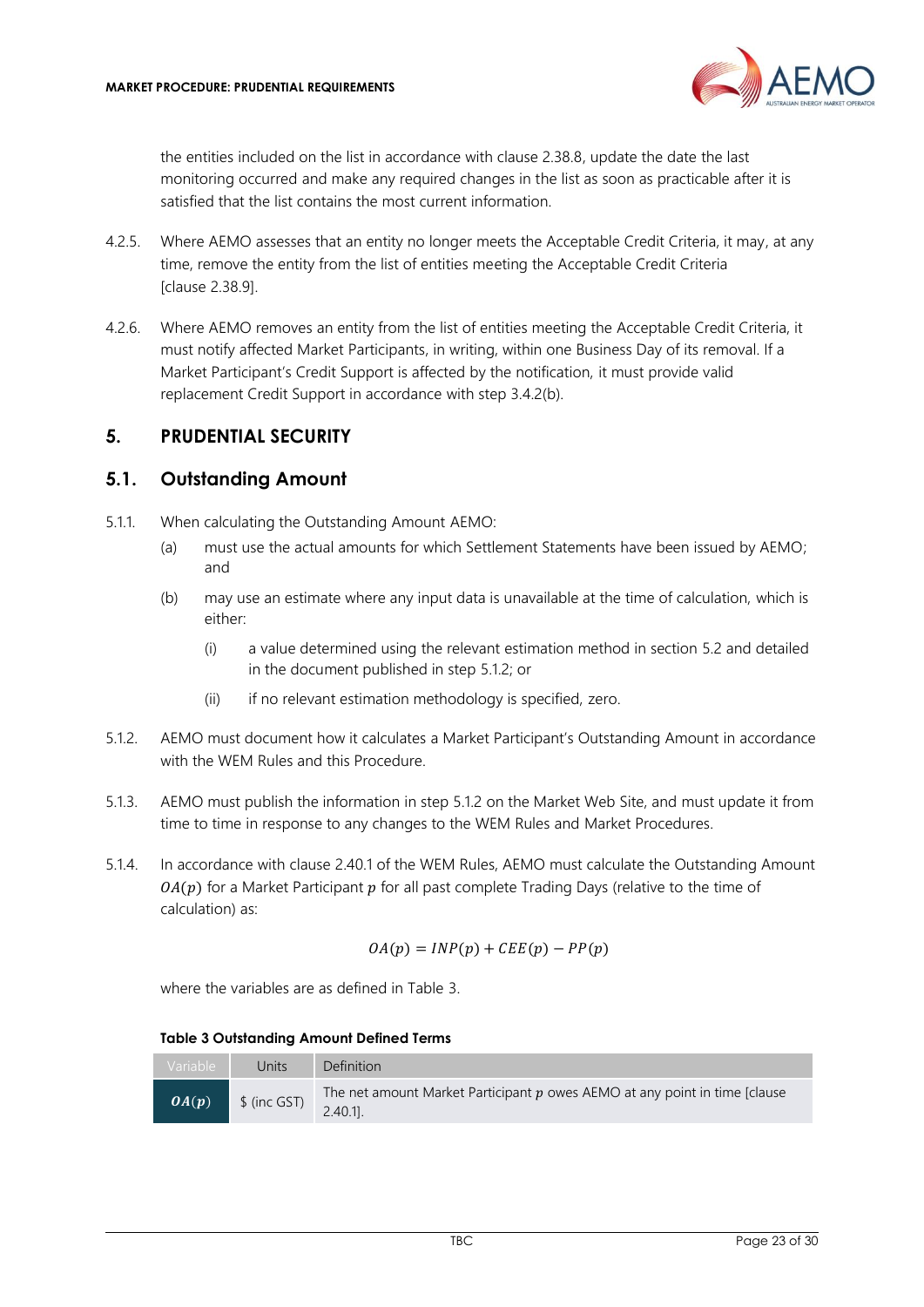

| Variable                   | Units         | Definition                                                                                                                                                                                                                                                                                                                   |
|----------------------------|---------------|------------------------------------------------------------------------------------------------------------------------------------------------------------------------------------------------------------------------------------------------------------------------------------------------------------------------------|
| INP(p)                     | $$$ (inc GST) | The invoices not paid by Market Participant $p$ at the time of calculation,<br>determined as the aggregate amount payable to AEMO for which a Settlement<br>Statement has been issued [clause 2.40.1(a)], less the aggregate amount payable<br>by AEMO for which no Settlement Statement has been issued [clause 2.40.1(b)]. |
| $\mathbf{CEE}(\mathbf{p})$ | $$$ (inc GST) | The cumulative estimated exposure at the time of calculation for Market<br>Participant $p$ as determined in step 5.1.5.                                                                                                                                                                                                      |
| PP(p)                      |               | The prepayment balance of Market Participant $p$ at the time of calculation<br>determined as the aggregate amount paid to AEMO for the purpose of<br>reducing Outstanding Amount and increasing the Trading Margin [clause<br>$2.40.1(c)$ ].                                                                                 |

<span id="page-23-0"></span>5.1.5. The cumulative estimated exposure for a Market Participant  $p \text{ } CEE(p)$  is calculated as:

$$
CEE(p) = \sum_{d \,\in\, EXPDAYS} EE(p,d)
$$

where the variables are defined in Table 4.

#### **Table 4 Cumulative Estimated Exposure Defined Terms**

| Variable                            | Units         | Definition                                                                                                                                                                                                                                                                                                                                   |
|-------------------------------------|---------------|----------------------------------------------------------------------------------------------------------------------------------------------------------------------------------------------------------------------------------------------------------------------------------------------------------------------------------------------|
| $\mathbf{C} \mathbf{E}(\mathbf{p})$ | $$$ (inc GST) | The cumulative estimated exposure at the time of calculation for Market<br>Participant $p$ determined as the aggregate amount payable to AEMO for<br>which no Settlement Statement has been issued [clause 2.40.1(a)], less the<br>aggregate amount payable by AEMO for which no Settlement Statement<br>has been issued [clause 2.40.1(b)]. |
| <b>EXPDAY</b>                       | $\{\}$        | The set of complete past Trading Days for which AEMO has not published<br>the initial Non-STEM Settlement Statement at the time of calculation.                                                                                                                                                                                              |
| EE(p,d)                             | \$ (inc GST)  | The estimated exposure for Market Participant $p$ attributed to Trading Day<br>$d$ calculated in accordance with the principles in step 5.1.6.                                                                                                                                                                                               |

- <span id="page-23-1"></span>5.1.6. The formulation of  $EE(p, d)$  must be consistent with the following principles:
	- (a) It must be split into a STEM component and a Non-STEM component.
	- (b) The STEM component must be consistent with the STEM settlement amount calculation in section 9.6 of the WEM Rules.
	- (c) The Non-STEM component must be consistent with the following calculations in the WEM Rules:
		- (i) the Reserve Capacity Settlement amount in section 9.7 of the WEM Rules;
		- (ii) the Balancing Settlement amount in section 9.8 of the WEM Rules;
		- (iii) the Ancillary Service Settlement amount in section 9.9 of the WEM Rules;
		- (iv) the Outage Compensation Settlement amount in section 9.10 of the WEM Rules;
		- (v) the Reconciliation Settlement amount in section 9.11 of the WEM Rules;
		- (vi) the Market Participant Fee Settlement amount in section 9.13 of the WEM Rules; and
		- (vii) the Service Fee Settlement Amount in section 9.15 of the WEM Rules.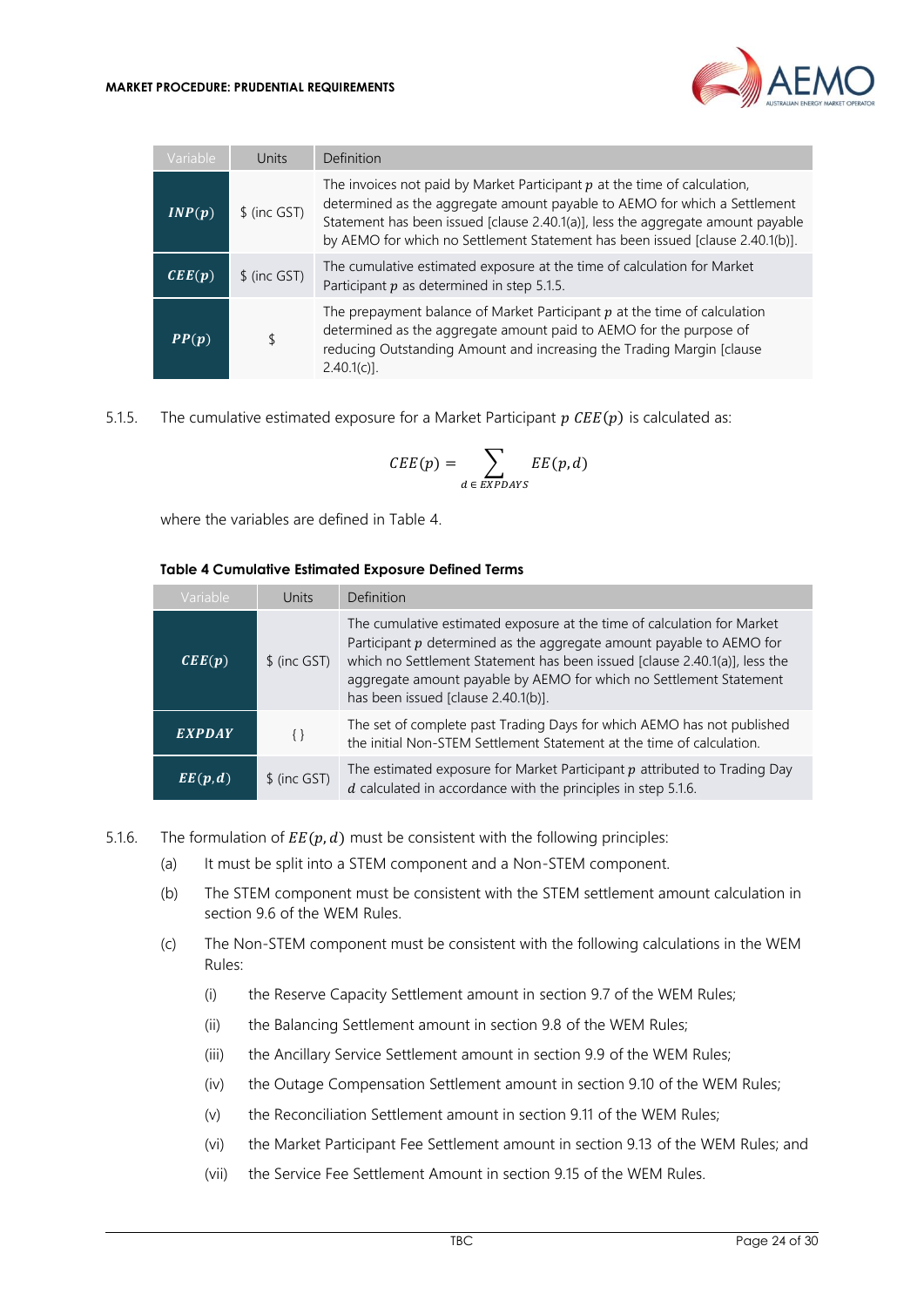

5.1.7. AEMO may forecast a Market Participant's estimated exposure for a partially complete Trading Day, however this is in an indication only and is not used in the calculation of Outstanding Amount.

#### <span id="page-24-0"></span>**5.2. Estimation Methodology for the Purposes of Determining the Outstanding Amount**

- 5.2.1. Where the metered energy generated or consumed by a Facility  $f^6$  in Trading Interval *i* is unavailable, it may be estimated:
	- (a) where the SCADA data and output estimate for Facility  $f$  in Trading Interval  $i$  under clause 7.13.1(cA) of the WEM Rules is available, as this value; or
	- (b) where the SCADA data and output estimate for Facility  $f$  in Trading Interval  $i$  under clause 7.13.1(cA) of the WEM Rules is unavailable, by linearly scaling generated or consumed energy for Facility  $f$  from a similar Trading Interval (as determined by AEMO), by the Relevant Dispatch Quantity.
- 5.2.2. Where the SCADA data or output estimate produced under clause 7.13.1(cA) of the WEM Rules for Facility  $f$  in Trading Interval  $i$  is unavailable, it may be estimated by assuming Facility  $f$  maintained its EOI Quantity over the duration of that Trading Interval  $i$ .
- 5.2.3. Where the Ex-post Downwards LFAS Enablement quantity for Facility  $f$  in Trading Interval  $i$  is unavailable, it may be estimated:
	- (a) where the Downwards LFAS Enablement quantity for Facility  $f$  in Trading Interval  $i$  is available, as this value; or
	- (b) where the Downwards LFAS Enablement quantity for Facility  $f$  in Trading Interval  $i$  is unavailable, as the forecast value based on the Forecast Downwards LFAS Merit Order and Forecast Downwards LFAS Quantity for Trading Interval  $i$ .
- 5.2.4. Where the Ex-post Upwards LFAS Enablement quantity for Facility  $f$  in Trading Interval  $i$  is unavailable, it may be estimated:
	- (a) where the Upwards LFAS Enablement quantity for Facility  $f$  in Trading Interval  $i$  is available, as this value; or
	- (b) where the Upwards LFAS Enablement quantity for Facility  $f$  in Trading Interval  $i$  is unavailable, as the forecast value based on the Forecast Upwards LFAS Merit Order and Forecast Upwards LFAS Quantity for Trading Interval  $i$ .
- 5.2.5. Where the applicable monthly dollar value for an Ancillary Service Contract (for Load Rejection Reserve Service, System Restart Service or Dispatch Support Service) for Trading Month  $m$  is not yet finalised for settlement purposes, it may be estimated as the monthly dollar value for the same Ancillary Service Contract in the most recently available Trading Month.
- 5.2.6. Where the quantity of Spinning Reserve Service provided under an Ancillary Service Contract for Trading Interval *i* is unavailable, it may be estimated as the quantity of Spinning Reserve Service provided under the same Ancillary Service Contract in a similar Trading Interval to Trading Interval  $i$  (as determined by AEMO).

 $6$  A Facility includes "a connection point at which electricity is delivered for am distribution system or transmission system to a Rule Participant ("Load")" [clause 2.29.1(d)].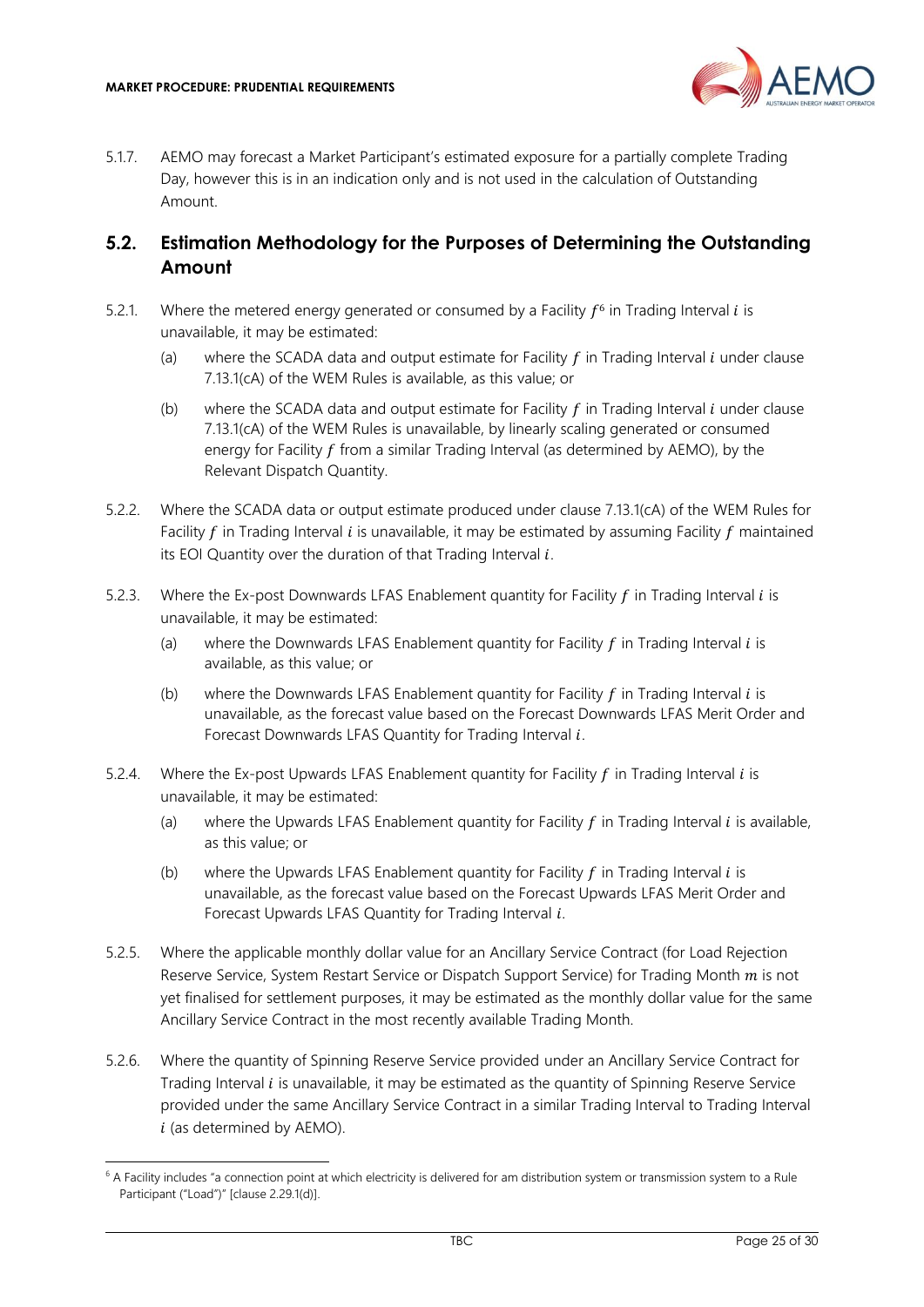

- 5.2.7. Where the applicable monthly dollar value for an Ancillary Service Contract (for Spinning Reserve Service) for Trading Month  $m$  is not yet finalised for settlement purposes, it may be estimated by applying the methodology used to compensate Synergy for Spinning Reserve Service under section 9.9 of the WEM Rules.
- 5.2.8. Where the Relevant Dispatch Quantity for Trading Interval  $i$  is unavailable, it may be estimated as the Load Forecast for that Trading Interval  $i$ .
- 5.2.9. Where the EOI Quantity for Facility  $f$  in Trading Interval  $i$  is unavailable, it may be estimated by converting the metered energy generated or consumed for Facility  $f$  in Trading Interval  $i$  into an average power output over the duration of that Trading Interval  $i$ .
- 5.2.10. Where a Distribution Loss Factor for Facility  $f$  in Trading Interval  $i$  is unavailable, it may be estimated as 1.
- 5.2.11. Where a Transmission Loss Factor for Facility  $f$  in Trading Interval  $i$  is unavailable, it may be estimated as 1.
- 5.2.12. Where an Outage quantity for Facility  $f$  in Trading Interval  $i$  is unavailable it may be estimated as a quantity considered reasonable by System Management based on information available to it at the time of calculation, including, but not limited to, those in the schedule of Outages prepared under clause 7.3.4 of the WEM Rules.
- 5.2.13. Where the daily maximum temperature associated with Facility  $f$  for Trading Day  $d$  is unavailable, it may be estimated as 25 degrees Celsius.
- 5.2.14. Where the Balancing Price for Trading Interval  $i$  is unavailable, it may be estimated as the Provisional Balancing Price for Trading Interval  $i$ .
- 5.2.15. Where the Provisional Balancing Price for Trading Interval  $i$  is unavailable, it may be estimated using the Forecast BMO and Relevant Dispatch Quantity for Trading Interval i.
- 5.2.16. Where the Individual Reserve Capacity Requirement for Market Participant  $p$  in Trading Month  $m$ is unavailable, it may be estimated as the Indicative Individual Capacity Requirement for Market Participant  $p$  in Trading Month  $m$ .
- 5.2.17. Where the Maximum Theoretical Energy Schedule for Facility  $f$  in Trading Interval  $i$  is unavailable, it may be estimated (at AEMO's discretion) by either:
	- (a) using the methodology in clause 6.15.1 of the WEM Rules; or
	- (b) assuming a sufficiently large value such that the Constrained On Quantity, as calculated under clause 6.17.3 and 6.17.3A of the WEM Rules, is zero.
- 5.2.18. Where the Minimum Theoretical Energy Schedule for Facility  $f$  in Trading Interval  $i$  is unavailable, it may be estimated (at AEMO's discretion) by either:
	- (a) using the methodology in clause 6.15.2 of the WEM Rules; or
	- (b) assuming a sufficiently small value such that no Constrained Off Quantity, as calculated under clause 6.17.4 and 6.17.4A of the WEM Rules, is zero.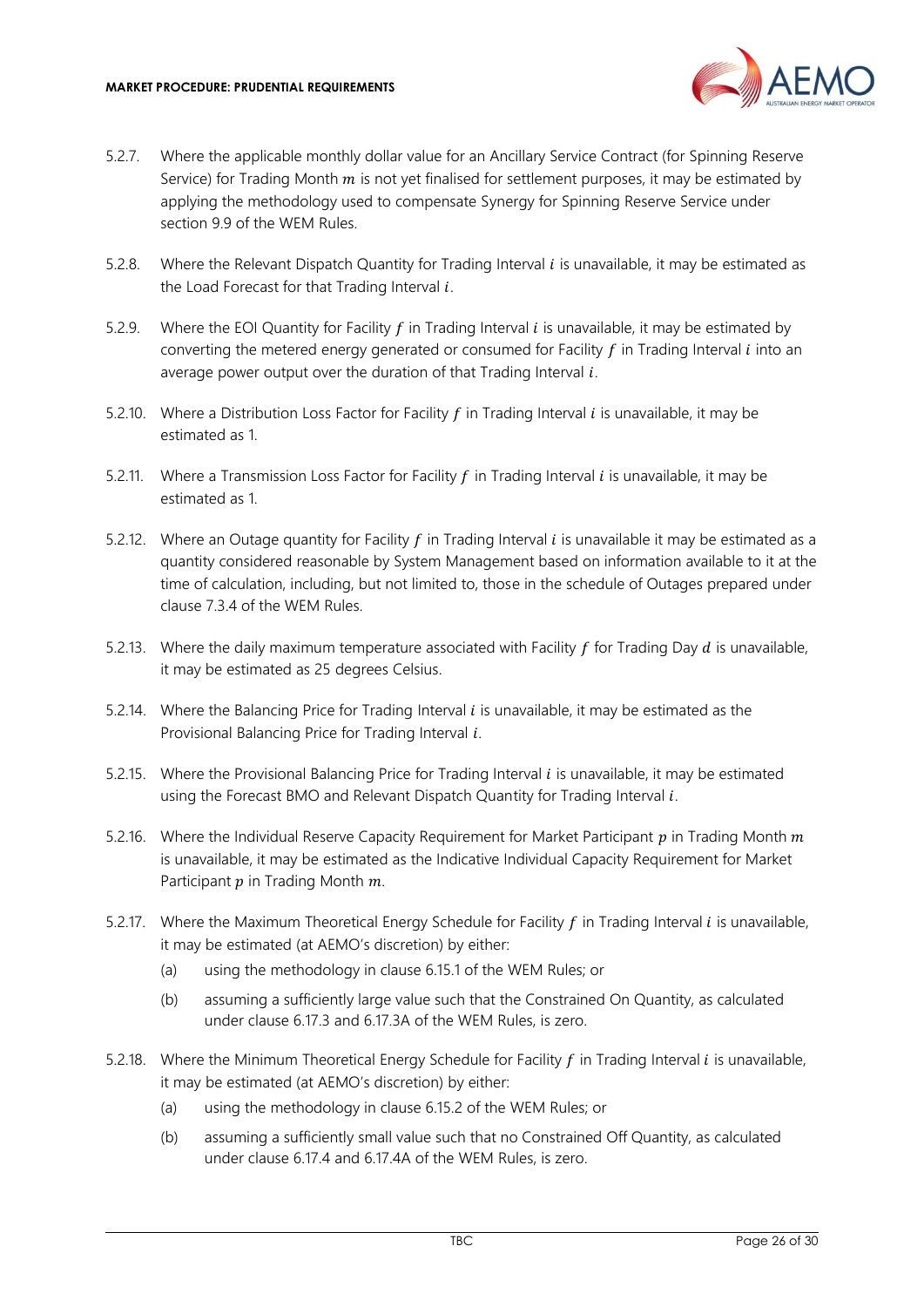

#### <span id="page-26-0"></span>**5.3. Voluntary Prepayment**

- 5.3.1. A Market Participant may make a voluntary prepayment to AEMO at any time.
- 5.3.2. A voluntary prepayment, is for the purposes of:
	- (a) reducing the Market Participant's Outstanding Amount, and thereby increasing its Trading Margin, on each day from the first Trading Day on which the Outstanding Amount is calculated, after AEMO receives the Prepayment Amount, until the Trading Day on which the Prepayment Amount is fully applied towards amounts payable by the Market Participant to AEMO; and
	- (b) being applied to amounts payable by the Market Participant to AEMO, as specified in the Invoice, for the next STEM Settlement Statement or Non-STEM Settlement Statement (as applicable).
- 5.3.3. A Market Participant must provide a completed prepayment direction and cleared funds to AEMO [clause 2.40.1(c)].
- 5.3.4. AEMO must apply any prepayment amount towards amounts payable by the Market Participant to AEMO, as specified in the Invoice for the next STEM Settlement Statement or Non-STEM Settlement Statement (as applicable); and, to the extent there is a residual amount, as specified in subsequent Invoices for STEM Settlement Statements or Non-STEM Settlement Statements.
- 5.3.5. AEMO may, in its absolute discretion, apply a fee to cover the administrative costs in facilitating voluntary prepayments.

#### <span id="page-26-1"></span>**5.4. Trading Margin**

- 5.4.1. AEMO must calculate the Trading Margin for a Market Participant as the amount by which its Trading Limit exceeds its Outstanding Amount at that time [clause 2.41.1].
- 5.4.2. Notwithstanding any other factors and analyses, a Market Participant electing to make a submission in the market should take into account the factors set out in Appendix A of this Procedure, in accordance with clause 2.41.5 of the WEM Rules, to determine whether that transaction could result in the Market Participant's Trading Margin being exceeded.
- 5.4.3. If a Market Participant determines that the assessment conducted in step 5.3.2 could result in its Trading Margin being exceeded, the Market Participant must not make such a submission in the market [clause 2.41.2].
- 5.4.4. AEMO may reject a submission from a Market Participant if AEMO's assessment, taking into account the factors listed in Appendix A of this Procedure, indicates that the transaction could result in the Market Participant's Trading Margin being exceeded [clause 2.41.3].

#### <span id="page-26-2"></span>**5.5. Margin Call**

- 5.5.1. On any day that a Market Participant's Trading Margin is less than zero, AEMO may decide to make a Margin Call by issuing a Margin Call Notice in writing [clause 2.42.1].
- 5.5.2. AEMO must specify the following in the Margin Call Notice: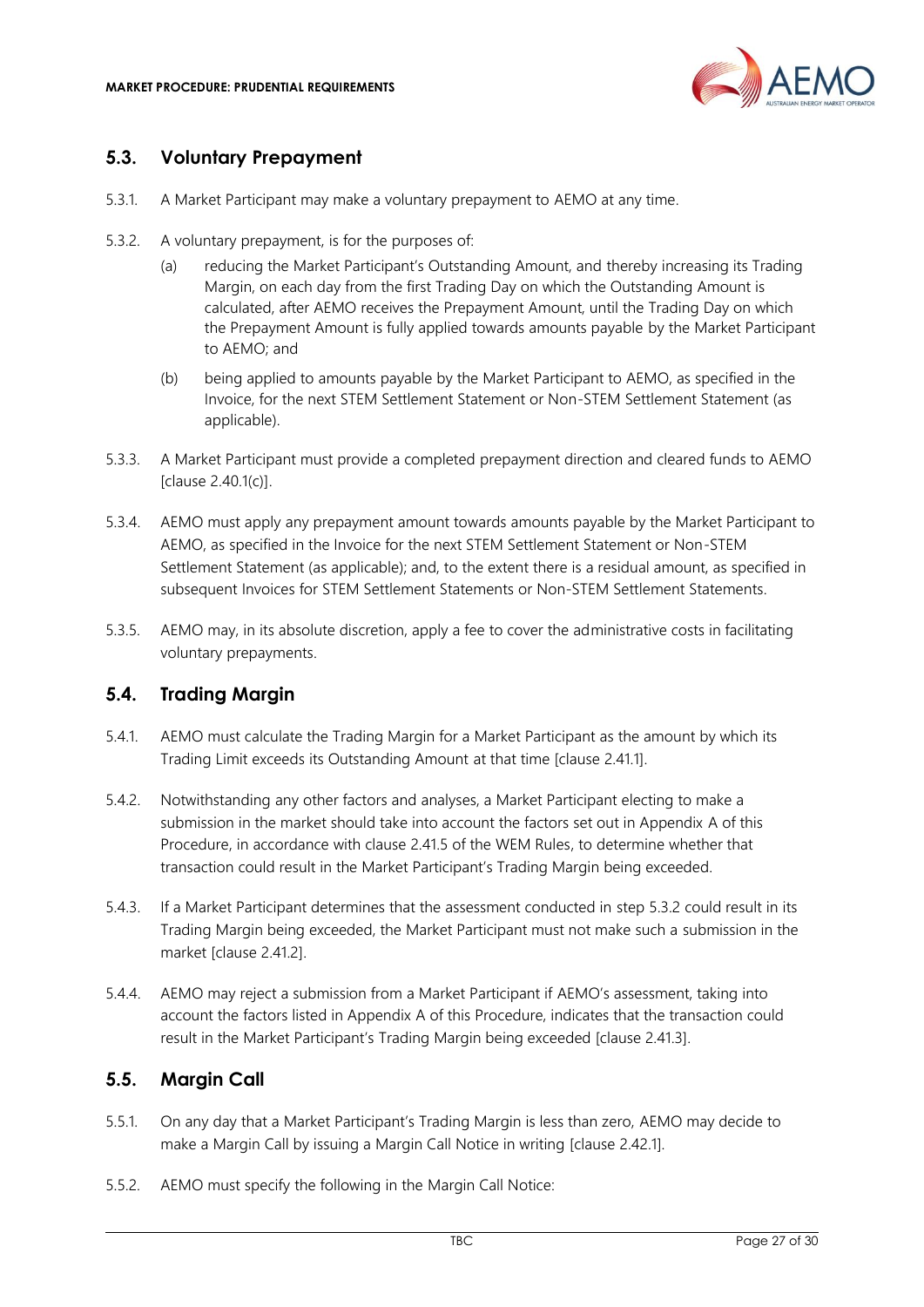

- <span id="page-27-1"></span>(a) The Margin Call amount in accordance with clause 2.42.1 of the WEM Rules. The Margin Call amount is determined as the amount that will increase the Market Participant's Trading Margin to zero, at the time the Margin Call Notice is issued [clause 2.42.3];
- (b) The date of the Margin Call Notice determined as follows:
	- (i) Where the Margin Call Notice is issued before noon, then the notice is deemed to have been issued the same day; and
	- (ii) Where the Margin Call Notice is issued after noon, then the notice is deemed to have been issued on the next Business Day; and
- (c) In accordance with clause 2.42.4 of the WEM Rules, the deadline to be outlined in this Procedure, by which the Market Participant must respond to the Margin Call Notice and provide the Margin Call amount, is before noon on the next Business Day following the deemed date of notice.
- 5.5.3. A Market Participant must respond to the Margin Call by:
	- (a) providing a Security Deposit in cleared funds to AEMO, equivalent to the amount of the Margin Call. The Security Deposit must be made in accordance with step [3.8](#page-18-0) of this Procedure and clause 2.38.4(b) of the WEM Rules; or
	- (b) providing additional Credit Support in the form of a guarantee or bank undertaking equivalent to the amount of the Margin Call. The guarantee or bank undertaking must be made in accordance with step [3.7](#page-17-0) and clause 2.38.4(a) of the WEM Rules [clause 2.42.4].
- 5.5.4. If a Market Participant fails to comply with clause 2.42.4 of the WEM Rules, then a Suspension Event is triggered in relation to Market Participant under clause 9.23.1 of the WEM Rules [clause 2.42.6].
- 5.5.5. AEMO may cancel a Margin Call Notice at any time, by notifying the Market Participant in writing. AEMO reserves the right to issue a further Margin Call Notice on the same grounds that gave rise to the cancelled Margin Call Notice [clause 2.42.5].
- 5.5.6. Where AEMO issues a Margin Call Notice, it must review the Credit Limit of the Market Participant within 30 Business Days after the date on which the Margin Call Notice was issued [clause 2.42.7]. AEMO must review the Credit Limit in accordance with steps [2.2](#page-7-2) or [2.3,](#page-9-0) as applicable.

#### <span id="page-27-0"></span>**5.6. Prudential Risk Report**

- 5.6.1. AEMO must ensure that the prudential risk report for a Market Participant is updated daily on the 'Market Participant Interface' in WEMS<sup>7</sup> . The prudential risk report must have updated values for the Market Participant's:
	- (a) Unpaid Invoices, after offsetting cleared voluntary prepayments;
	- (b) Outstanding Amount; and
	- (c) Trading Margin.
- 5.6.2. Where applicable, AEMO may provide updated values for a Market Participant's Margin Call amount (calculated in step 5.4.[2\(a\)\)](#page-27-1) and estimated exposure (calculated in step 5.1.5).

 $7$  Access to the Market Participant Interface in WEMS is only available, upon login, to authorised users nominated by that Market Participant.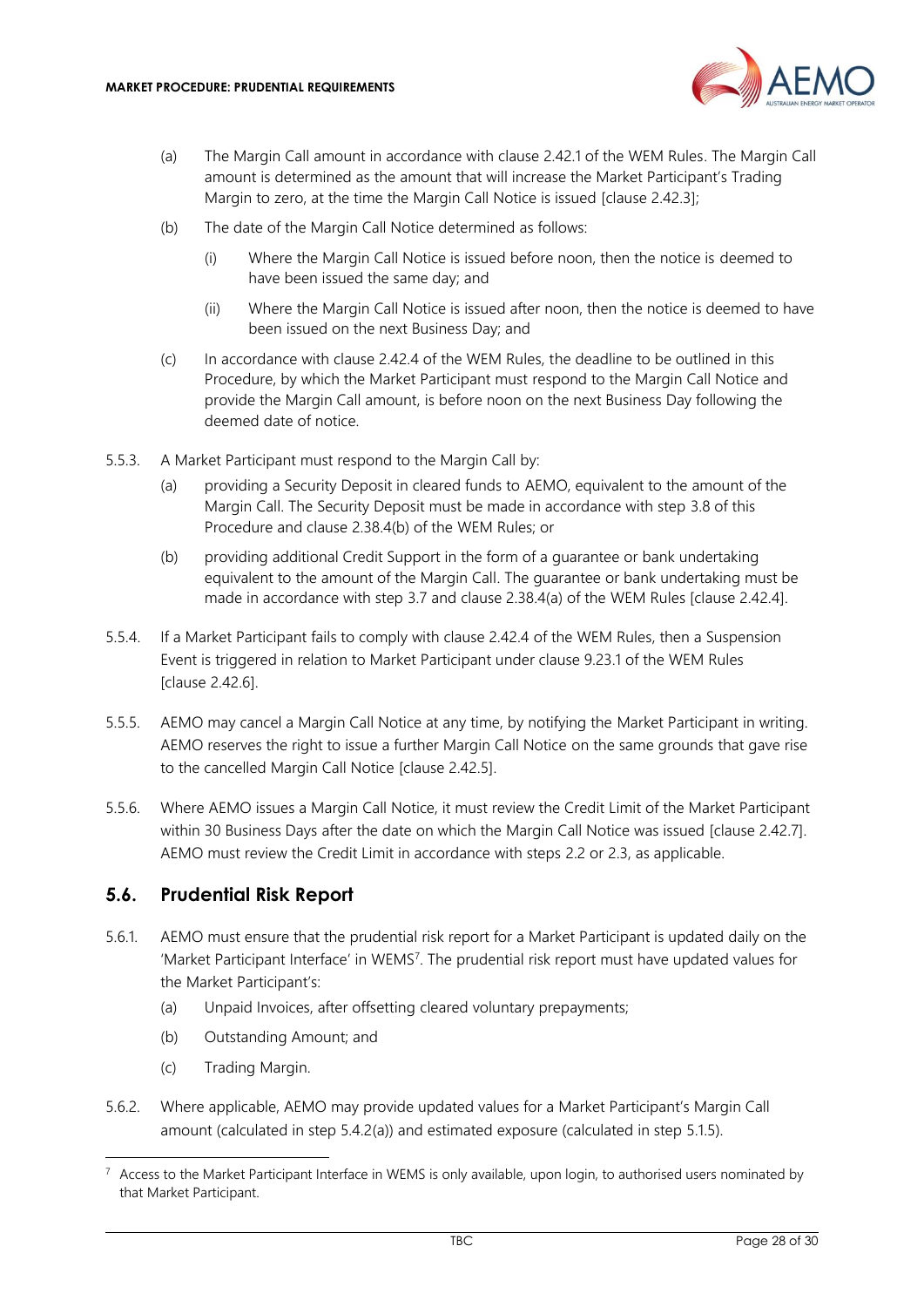

### <span id="page-28-0"></span>**APPENDIX A. FACTORS TO BE TAKEN INTO ACCOUNT IN DETERMINING THE EXPECTED VALUE OF A TRANSACTION [CLAUSE 2.41.5]**

These factors are intended to provide guidance to enable a Market Participant or AEMO to determine the expected value of a transaction that would, were the transaction to be assessed taking into account the expected value factors:

- (a) enable a Market Participant to ascertain that a contemplated transaction could result in the Market Participant's Trading Margin being exceeded and, therefore, that the submission must not be made under clause 2.41.2 of the WEM Rules; or
- (b) enable AEMO to ascertain that a contemplated transaction could result in the Market Participant's Trading Margin being exceeded and therefore that the submission may be rejected under clause 2.41.3 of the WEM Rules.

Where a Market Participant or AEMO is assessing whether a transaction contemplated by a submission could result in a Market Participant's Trading Margin being exceeded, Market Participants and AEMO must:

- (a) Take into account all information that is readily available, making reasonable assumptions and estimates, where necessary, based on the Market Participant's normal commercial position and trading activities and any unusual circumstances that may exist at the time; and
- (b) Arrive at a value, using reasonable estimates of the Market Participant's current and forecast STEM and Non-STEM Settlement exposure, taking into account relevant prevailing, recent and/or anticipated (including but not limited to):
	- (i) Outstanding Amounts, as calculated in clause 2.40.1 of the WEM Rules and the steps in section [5.1](#page-22-1) and 5.2 of this Procedure;
	- (ii) transactions in relation to STEM and Non-STEM Settlement;
	- (iii) STEM, Balancing and Reserve Capacity Prices;
	- (iv) Ancillary Service Settlement amount;
	- (v) Reconciliation Settlement amount;
	- (vi) Forced Outages and the applicable refund factor determined in clause 4.26.1 of the WEM Rules; and
	- (vii) material changes in market conditions.

In terms of assessing whether a proposed transaction contemplated by a submission could result in a Market Participant's Trading Margin being exceeded, AEMO would consider it reasonable if, for example:

- (a) A Market Participant used actual Outstanding Amounts and unpaid Invoices when considering the contemplated submission to assess current and expected liabilities arising from transactions in relation to STEM and Non-STEM Settlement;
- (b) A Market Participant used recent actual or average daily, weekly or monthly prices over the preceding three-month period when considering the contemplated submission, to assess current and expected liabilities arising from the STEM, Balancing Market and Reserve Capacity Prices;
- (c) A Market Participant used recent actual or average Ancillary Service and Reconciliation Settlement amounts over the preceding three-month period, when considering the